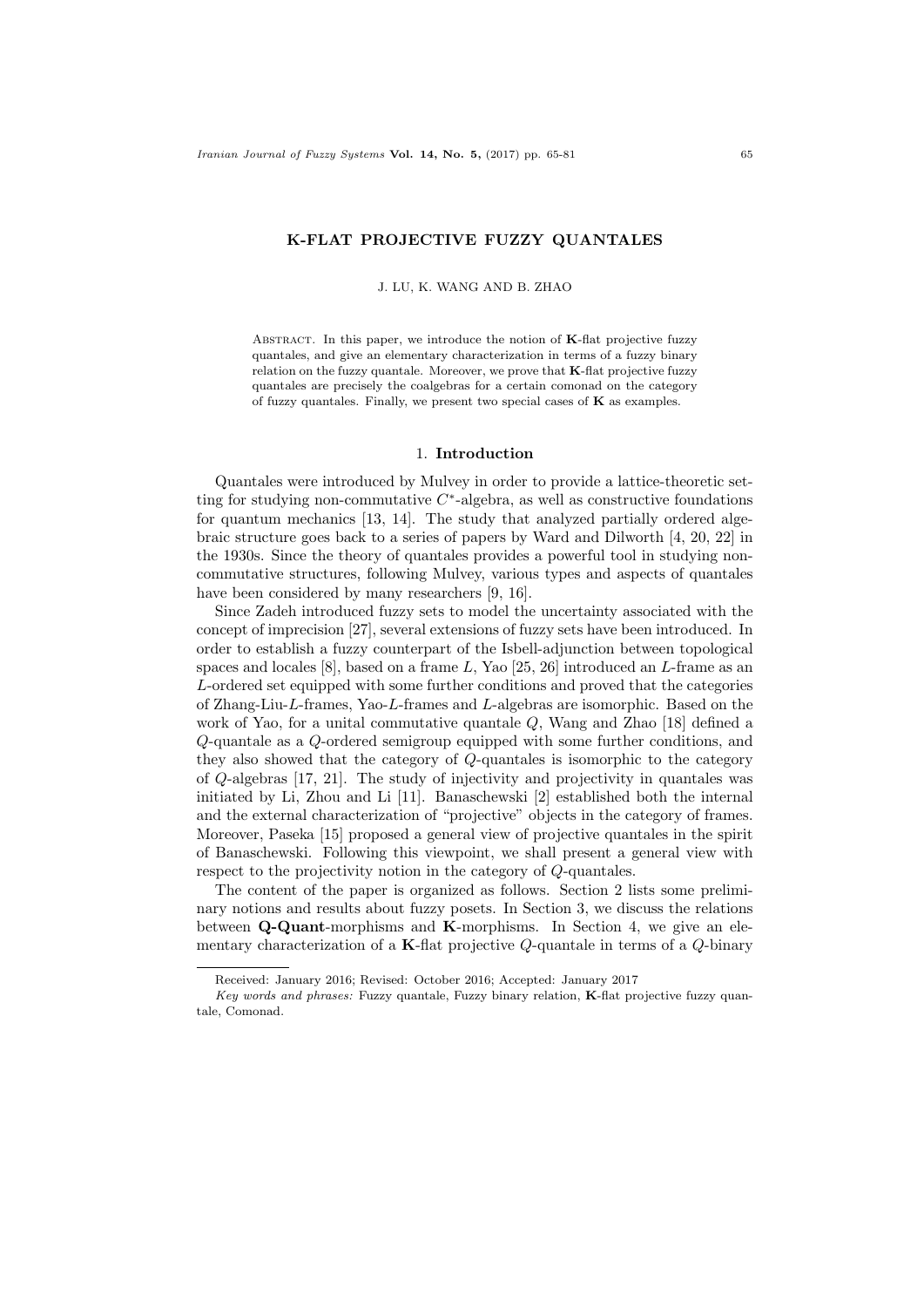relation on the  $Q$ -quantale. We also prove that the **K**-flat projective  $Q$ -quantales are precisely the coalgebras for a certain comonad on the category of Q-quantales. In Section 5, we consider two special cases of K.

#### 2. Preliminaries

We refer to [16] for quantale theory, to [1, 7] for category theory, to [6, 8] for lattice theory and to [3, 5, 10, 23, 24, 28] for fuzzy orders.

**Definition 2.1.** [16] A quantale is a complete lattice  $Q$  with an associative binary operation & satisfying

$$
a\&\left(\bigvee_{i\in I}b_i\right)=\bigvee_{i\in I}(a\&b_i)\ \ and\ \ \left(\bigvee_{i\in I}b_i\right)\&a=\bigvee_{i\in I}(b_i\&a)
$$

for all  $a \in Q$  and  $\{b_i\}_{i \in I} \subseteq Q$ .

A quantale Q is said to be unital provided that there exists an element  $1 \in Q$ such that  $a\&1 = 1\&a = a$  for all  $a \in Q$ . Q is said to be commutative provided that  $a\&b = b\&a$  for all  $a, b \in Q$ . From now on, unless otherwise stated, Q always denotes a unital commutative quantale. Since the map  $a\&_$  preserves arbitrary sups, it has right adjoint, which we shall denote by  $a \rightarrow \_$ . Thus,  $akc \leq b$  iff  $c \leq a \rightarrow b$  for all  $a, b, c \in Q$ .

**Definition 2.2.** [3, 5] Let X be a set. A map  $e: X \times X \longrightarrow Q$  is called a fuzzy order (or, Q-order) on X if for all  $x, y, z \in X$ ,

- (E1)  $e(x, x) \ge 1$  (reflexivity);
- (E2)  $e(x, y)$  &  $e(y, z) \leq e(x, z)$  (transitivity);

(E3)  $e(x, y) \ge 1$ ,  $e(y, x) \ge 1$  imply  $x = y$  (antisymmetry).

The pair  $(X, e)$  is called a Q-ordered set.

Let  $(X, \leq)$  be a classical poset. Then  $(X, e_{\leq})$  is a Q-ordered set, where  $e_{\leq}$  is defined as follows:

$$
e_{\le}(x, y) = \begin{cases} 1, & x \le y, \\ 0, & \text{otherwise.} \end{cases}
$$

For a Q-ordered set  $(X, e)$ ,  $\leq_e = \{(x, y) \mid e(x, y) > 1\}$  is a crisp partial order on X. Unless otherwise stated, throughout the paper, whenever a partial order is mentioned in the context of a  $Q$ -ordered set  $(X, e)$ , it is to be interpreted with respect to the crisp partial order on  $X$ . We often denote the crisp partial order on  $(X, e)$  by  $\leq$  if there would be no confusion.

Let X be a set.  $Q^X$  denotes the set of all Q-subsets of X. For all  $A, B \in Q^X$ , the subsethood degree of A in B is defined by  $sub_X(A, B) = \bigwedge_{x \in X} (A(x) \to B(x)).$ Then  $(Q^X, sub_X)$  is a Q-ordered set.

A map  $f: (X, e_X) \longrightarrow (Y, e_Y)$  between Q-ordered sets is called Q-order-preserving if  $e_X(x_1, x_2) \leq e_Y(f(x_1), f(x_2))$  for all  $x_1, x_2 \in X$ .

**Definition 2.3.** [28] Let  $(X, e_X)$  be a Q-ordered set,  $x \in X$  and  $A \in Q^X$ . The element  $x_0$  is called a join (resp., meet) of A, in symbols  $x_0 = \sqcup A$  (resp.,  $x_0 = \sqcap A$ ), if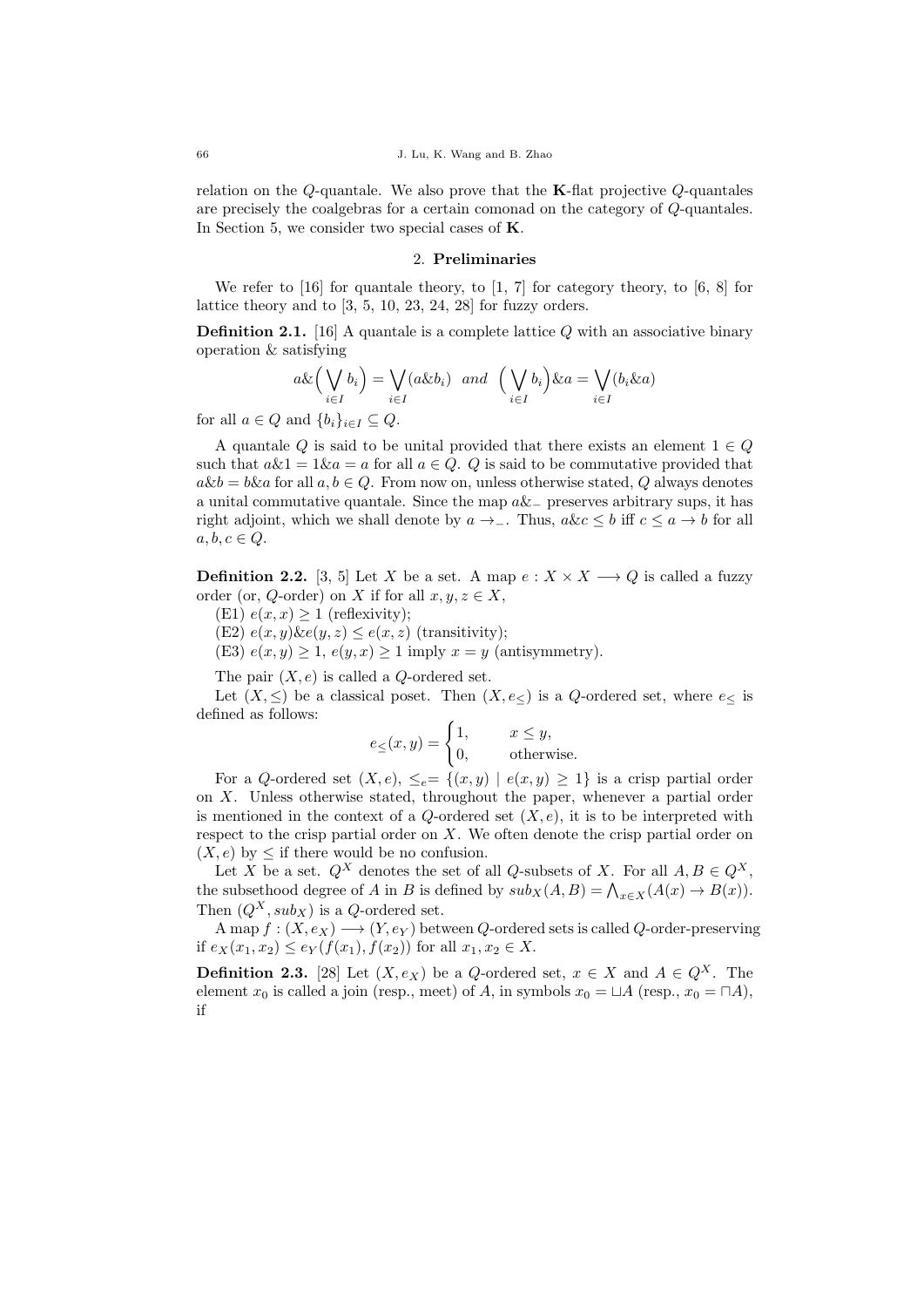(1) For all  $x \in X$ ,  $A(x) \le e_X(x, x_0)$  (resp.,  $A(x) \le e_X(x_0, x)$ );

(2) For all  $y \in X$ ,  $\bigwedge_{x \in X} (A(x) \to e_X(x, y)) \le e_X(x_0, y)$  (resp.,  $\bigwedge_{x \in X} (A(x) \to e_X(x, y))$  $e_X(y, x) \le e_X(y, x_0)$ .

**Proposition 2.4.** [23] Let  $(X, e_X)$  be a Q-ordered set,  $x_0, x_1 \in X$  and  $A \in Q^X$ . (1)  $x_0 = \Box A$  iff for all  $y \in X$ ,  $e_X(x_0, y) = \bigwedge_{x \in X}(A(x) \to e_X(x, y));$ (2)  $x_1 = \Box A$  iff for all  $y \in X$ ,  $e_X(y, x_1) = \bigwedge_{x \in X} (A(x) \to e_X(y, x)).$ 

**Definition 2.5.** [28] Let  $(X, e_X)$  be a Q-ordered set, and  $A \in Q^X$ . A is called a lower Q-subset of X if  $e_X(x, y) \& A(y) \leq A(x)$  for all  $x, y \in X$ . Let  $D(X)$  denote the collection of all lower Q-subsets of X.

**Definition 2.6.** [28] A Q-ordered set  $(X, e_X)$  is called a complete Q-lattice if  $\Box A$ and  $\Box A$  exist for all  $A \in Q^X$ .

**Remark 2.7.** Let  $(X, e_X)$  be a complete Q-lattice. Then  $(X, \leq_{e_X})$  is a complete lattice.

**Proposition 2.8.** [23] Let  $(X, e_X)$  be a Q-ordered set. The following statements are equivalent:

(1)  $(X, e_X)$  is a complete Q-lattice:

(2) For all  $A \in Q^X$ ,  $\sqcup A$  exists;

(3) For all  $A \in Q^X$ ,  $\Box A$  exists.

**Definition 2.9.** [23] Let  $(X, e_X)$ ,  $(Y, e_Y)$  be two Q-ordered sets and  $f: X \longrightarrow Y$ ,  $g: Y \longrightarrow X$  two Q-order-preserving maps. The pair  $(f, g)$  is called a Q-adjunction between X and Y if for all  $x \in X$ ,  $y \in Y$ ,  $e_Y(f(x), y) = e_X(x, q(y))$ . In this case, f is called the left adjoint and dually  $g$  is called the right adjoint.

**Lemma 2.10.** Let  $(X, e_X)$ ,  $(Y, e_Y)$  be two Q-ordered sets and  $f: X \longrightarrow Y$ , q:  $Y \longrightarrow X$  two Q-order-preserving maps. If  $f \circ g = id_Y$  and  $id_X \leq g \circ f$ , then  $(f, g)$ is a Q-adjunction.

*Proof.* For all  $x \in X$  and  $y \in Y$ , we have that  $e_Y(f(x), y) \le e_X(g(f(x)), g(y)) \& 1 \le$  $e_X(g(f(x)), g(y))$   $\&e_X(x, g(f(x))) \leq e_X(x, g(y)) \leq e_Y(f(x), f(g(y))) = e_Y(f(x), y).$ Then  $e_Y(f(x), y) = e_X(x, g(y))$ , and thus  $(f, g)$  is a Q-adjunction.

Let X, Y be sets and  $f: X \longrightarrow Y$  be a map. Then the Zadeh forward power set operator  $f_Q^{\rightarrow} : Q^X \longrightarrow Q^Y$  and the Zadeh backward power set operator  $f_Q^{\leftarrow}$ :  $Q^Y \longrightarrow Q^X$  are defined, respectively, by  $f_Q^{\rightarrow}(A)(y) = \bigvee_{f(x)=y} A(x), f_Q^{\leftarrow}(B) = B \circ f$ for all  $A \in Q^X$ ,  $y \in Y$ ,  $B \in Q^Y$ . It can be easily seen (see [23]) that  $(f_Q^{\rightarrow}, f_Q^{\leftarrow})$  is a Q-adjunction between  $(Q^X, sub_X)$  and  $(Q^Y, sub_Y)$ .

**Definition 2.11.** [18, 19] A complete Q-lattice  $(X, e)$  with an associative binary operation ⊗ is called a fuzzy quantale (or simply, Q-quantale) if for all  $a \in X$ ,  $a\otimes$ <sub>−</sub> : X → X and  $\Box \otimes a : X \longrightarrow X$  preserve joins of every Q-subset of X, that is, for all  $A \in Q^X$ ,  $a \otimes (\sqcup A) = \sqcup (a \otimes_{-})_{Q}^{\rightarrow}(A)$ ,  $(\sqcup A) \otimes a = \sqcup_{-}^{\infty} \otimes a)_{Q}^{\rightarrow}(A)$ .

Let X be a Q-quantale.  $S \subseteq X$  is called a sub-Q-quantale of X provided that S is closed under joins of every Q-subset of S and ⊗. Let S denote the set of all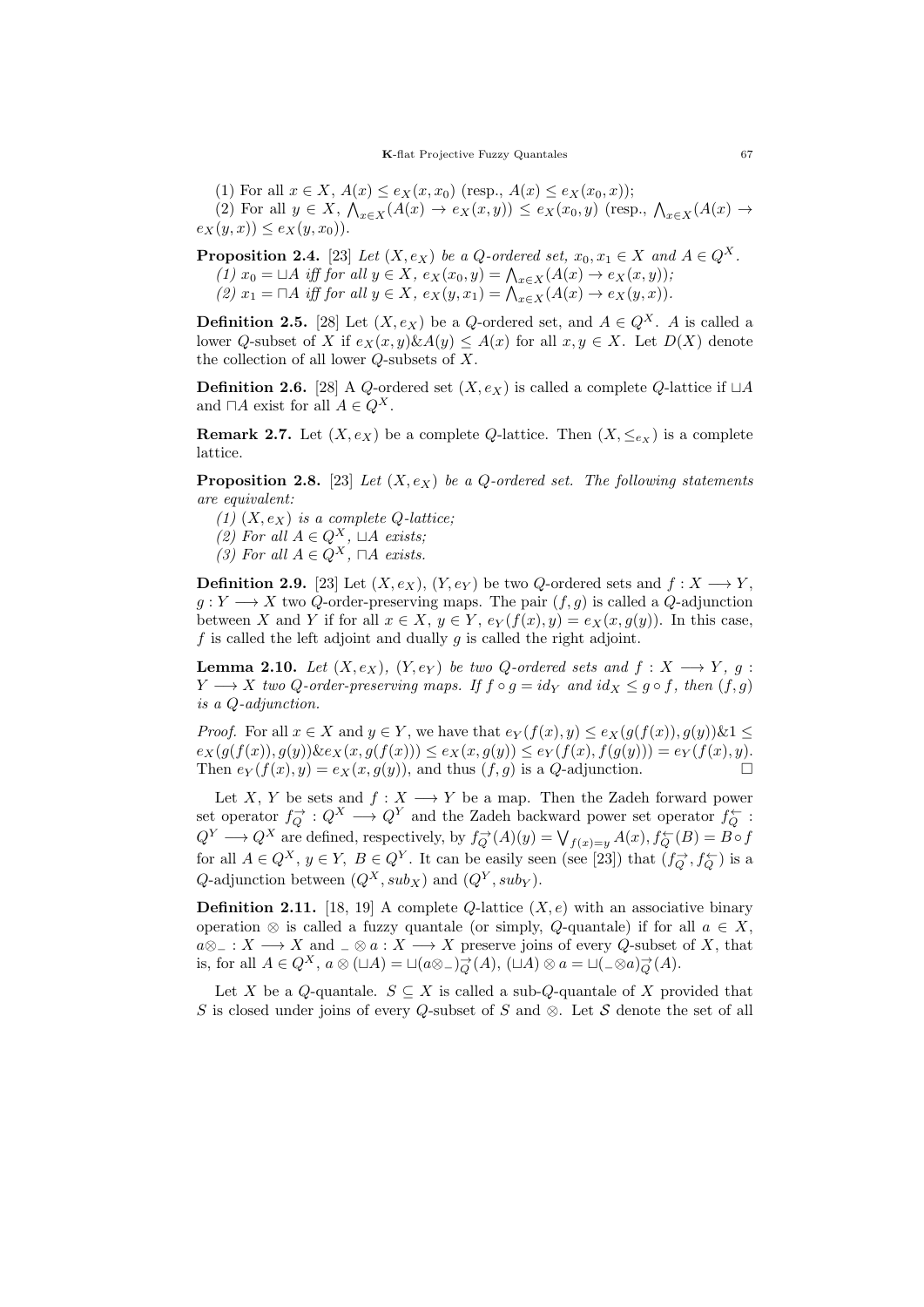sub-Q-quantales of X. For  $A \subseteq X$ ,  $\bigcap \{S \in \mathcal{S} | A \subseteq S\}$  is a sub-Q-quantale of X, called the sub-Q-quantale generated by A, denoted by  $\langle A \rangle$ .

Since  $a\otimes_-\text{ and } \underline{\ } \otimes a$  preserve joins of every Q-subset of X, they have right adjoint (see [23]), which we shall denote by  $a \rightarrow_{r-}$ ,  $a \rightarrow_{l-}$  respectively. A map  $f: (X, \otimes_X, e_X) \longrightarrow (Y, \otimes_Y, e_Y)$  between two Q-quantales is called a Q-quantale homomorphism if  $f(a \otimes_X b) = f(a) \otimes_Y f(b)$  and  $f(\sqcup A) = \sqcup f_Q^{\rightarrow}(A)$  for all  $a, b \in$ X,  $A \in Q^X$ . Let **Q-Quant** denote the category of *Q*-quantales with *Q*-quantale homomorphisms.

Remark 2.12. Any Q-quantale (resp., sub-Q-quantale) is a quantale (resp., subquantale) with respect to the crisp partial order. Similarly, any Q-quantale homomorphism is a quantale homomorphism.

Let  $(X, e)$  be a Q-quantale. If  $S \subseteq X$  is a sub-Q-quantale of X, and  $i: S \longrightarrow X$ is defined as follows:

$$
\forall x \in S, i(x) = x,
$$

then  $i$  is a  $Q$ -quantale homomorphism. We call  $i$  an identical sub- $Q$ -quantale embedding.

**Definition 2.13.** [10, 24] Let  $(X, e)$  be a Q-ordered set and  $D \in Q^X$ . D is called a Q-directed subset of X if

- (1)  $\bigvee_{x \in X} D(x) \geq 1;$
- (2)  $D(x) \& D(y) \leq \bigvee_{z \in X} (D(z) \& e(x, z) \& e(y, z))$  for all  $x, y \in X$ .

Let  $\mathcal{D}(X)$  denote the collection of all Q-directed subsets of X.

**Definition 2.14.** [24] A Q-ordered set  $(X, e)$  is called a fuzzy dcpo if  $\Box A$  exists for all  $A \in \mathcal{D}(X)$ .

# 3. The Relations Between Q-Quant-morphisms and K-morphisms

A Q-ordered set  $(X, e_X)$  with an associative binary operation  $\star$  is called a Qordered semigroup if  $e_X(a, b) \leq e_X(a \star c, b \star c)$  and  $e_X(a, b) \leq e_X(c \star a, c \star b)$ for all  $a, b, c \in X$ . A Q-order-preserving map  $f : (X, e_X, \star_X) \longrightarrow (Y, e_Y, \star_Y)$ between Q-ordered semigroups is called a Q-ordered semigroup homomorphism if  $f(a \star_X b) = f(a) \star_Y f(b)$  for all  $a, b \in X$ . Let **Q-OSgr** denote the category of Qordered semigroups with Q-ordered semigroup homomorphisms. Clearly, Q-Quant is a subcategory of  $Q$ -OSgr (see [19]). Now we consider the category  $K$ , which is a subcategory of  $Q$ -OSgr. Moreover, K contains the category  $Q$ -Quant reflectively, subject to the following condition:

(C) For any  $\phi: A \longrightarrow L$  in **K** where L is a Q-quantale and A arbitrary, the corestriction of  $\phi$  to any sub-Q-quantale of L containing the image of  $\phi$  also belongs to K.

**Remark 3.1.** For any object A in **K**, we have a universal map  $\eta_A : A \longrightarrow FA$ in K. In particular, for any  $Q$ -quantale  $L$ , there exists a unique  $Q$ -quantale homomorphism  $\varepsilon_L : FL \longrightarrow L$ , such that  $\varepsilon_L \circ \eta_L = id_L$ .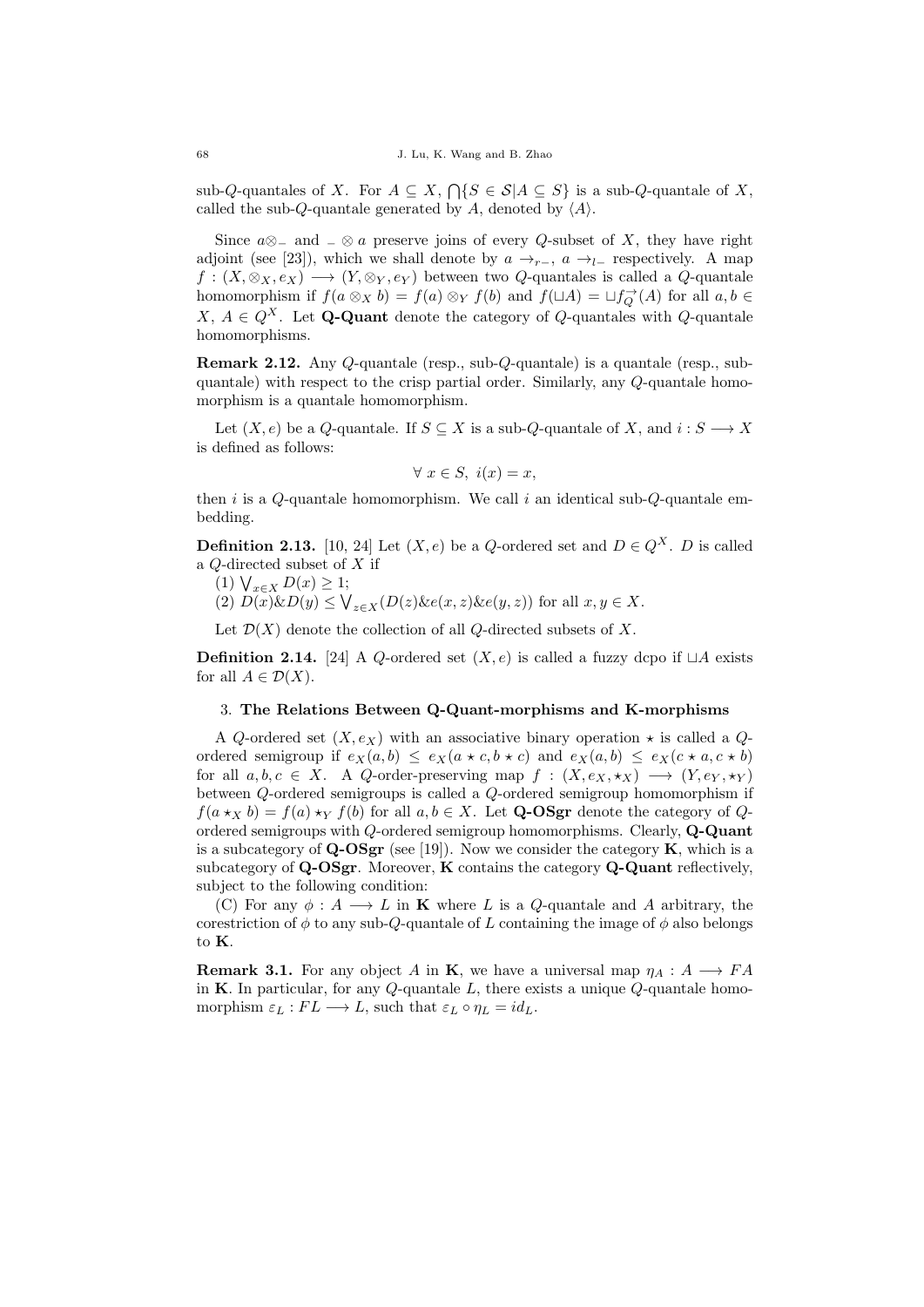**Proposition 3.2.** Let A be an object in  $K$ . Then FA is generated by the image  $Im\eta_A$  of A.

*Proof.* Let  $M \subseteq FA$  be the sub-Q-quantale generated by  $Im\eta_A$ ,  $\phi: A \longrightarrow M$  be the corestriction of  $\eta_A : A \longrightarrow FA$ , and  $i : M \longrightarrow FA$  be the identical sub-Qquantale embedding. Then by  $(C)$  we have a unique  $Q$ -quantale homomorphism  $h : FA \longrightarrow M$  such that  $h \circ \eta_A = \phi$ . Hence  $i \circ h \circ \eta_A = \eta_A$ . By the universal property of  $\eta_A$  we get *i* is onto. Thus  $M = FA$ .

**Corollary 3.3.** Let A be an object in **K** and  $b \in FA$ . Define a map  $k_b : FA \longrightarrow Q$ as follows:

$$
\forall y \in FA, k_b(y) = \begin{cases} e_{FA}(y, b), & y \in Im \eta_A, \\ 0, & otherwise. \end{cases}
$$

Then  $b = \sqcup k_b$ .

*Proof.* Let  $A = {\sqcup B \mid B \in Q^{Im\eta_A}}$ . For all  $B_1, B_2 \in Q^{Im\eta_A}$ , we define a map  $B_1 \oplus B_2 : Im\eta_A \longrightarrow Q$  as follows:

$$
\forall y \in Im\eta_A, (B_1 \oplus B_2)(y) = \bigvee_{a \otimes_{FL} b = y, a, b \in Im\eta_A} (B_1(a) \& B_2(b)).
$$

We can check that  $(\Box B_1) \otimes_{FL} (\Box B_1) = \Box (B_1 \oplus B_2)$ . For any  $\mathcal{B} \in Q^{\mathcal{A}}$ ,  $z \in FA$ , we have that

$$
\begin{split}\n\bigwedge_{x \in FA} \left( \mathcal{B}(x) \to e_{FA}(x, z) \right) &= \bigwedge_{x \in A} \left( \mathcal{B}(x) \to e_{FA}(x, z) \right) \\
&= \bigwedge_{\sqcup B \in A} \left( \mathcal{B}(\sqcup B) \to e_{FA}(\sqcup B, z) \right) \\
&= \bigwedge_{\sqcup B \in A} \left( \mathcal{B}(\sqcup B) \to \Big( \bigwedge_{a \in Im \eta_A} \left( B(a) \to e_{FA}(a, z) \right) \Big) \right) \\
&= \bigwedge_{\sqcup B \in \mathcal{A}} \bigwedge_{a \in Im \eta_A} \left( \left( \mathcal{B}(\sqcup B) \& B(a) \right) \to e_{FA}(a, z) \right) \\
&= \bigwedge_{a \in Im \eta_A} \left( \bigvee_{B \in Q^{Im \eta_A}} \mathcal{B}(\sqcup B) \& B(a) \right) \to e_{FA}(a, z) \right) \\
&= e_{FA}(\sqcup (\bigvee_{B \in Q^{Im \eta_A}} \mathcal{B}(\sqcup B) \& B), z).\n\end{split}
$$

Then  $\Box \mathcal{B} = \Box (\Box \bigvee$  $B \in Q^{Im\eta}A$  $\mathcal{B}(\sqcup B)\&B,$  and thus A is a sub-Q-quantale. For any  $y \in Im\eta_A$ , we define a map  $\chi_{\{y\}}: Im\eta_A \longrightarrow Q$  as follows:

$$
\forall x \in Im\eta_A, \ \chi_{\{y\}}(x) = \begin{cases} 1, & x = y, \\ 0, & \text{otherwise.} \end{cases}
$$

It follows that  $\Box \chi_{\{y\}} = y$ . This shows that  $Im \eta_A \subseteq A$ . Let Y be a sub-Q-quantale of FA with  $Im\eta_A \subseteq Y$ , and  $B \in Q^{Im\eta_A}$ . Define a map  $C: Y \longrightarrow Q$  as follows:

$$
\forall y \in Y, C(y) = \begin{cases} B(y), & y \in Im \eta_A, \\ 0, & \text{otherwise.} \end{cases}
$$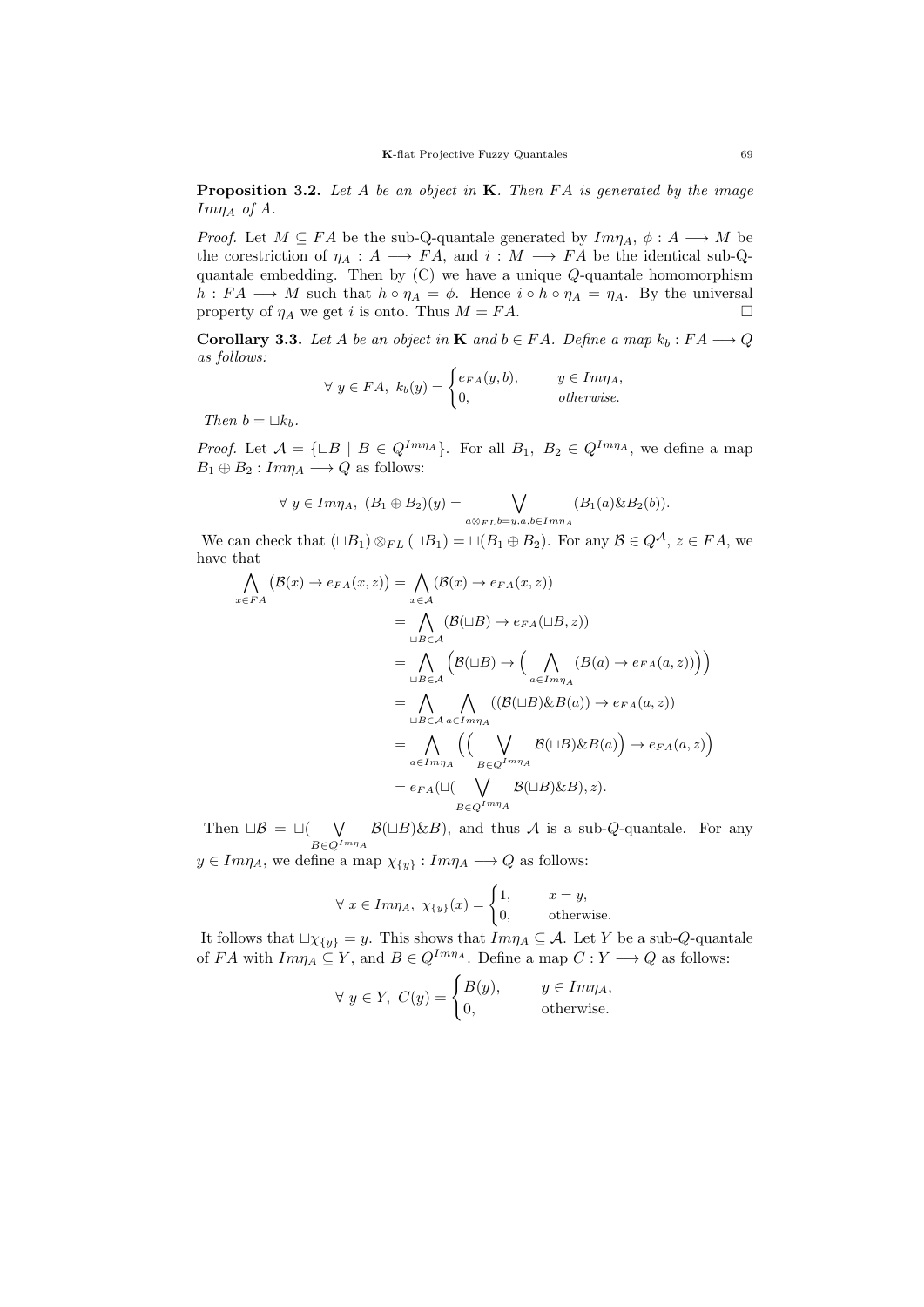Then  $\Box B = \Box C$ , and thus  $A \subseteq Y$ . This means  $\langle Im\eta_A \rangle = A$ . By Proposition 3.2, we have that  $FA = \mathcal{A}$ . For every  $b \in FA$ , there exists  $B \in Q^{Im\eta_A}$  such that  $b = \sqcup B$ . For all  $y \in Im\eta_A$ ,  $B(y) \le k_b(y)$ . Then  $\Box B \le \Box k_b \le b$ , and thus  $\Box k_b = b$ .

**Proposition 3.4.** Let L be a Q-quantale. Then  $id_{FL} \leq \eta_L \circ \varepsilon_L$ .

*Proof.* Assume that  $b \in FL$ . By Corollary 3.3,  $b = \Box k_b$ . Now, for all  $y \in Im\eta_L$ , there exists  $a \in L$  such that  $y = \eta_L(a)$ . Thus  $(\eta_L \circ \varepsilon_L)(y) = (\eta_L \circ \varepsilon_L)(\eta_L(a)) =$  $\eta_L(\varepsilon_L(\eta_L(a))) = \eta_L(a) = y$ . Since  $\eta_L \circ \varepsilon_L$  is Q-order-preserving, we have  $e_{FL}(b, (\eta_L \circ \varepsilon_L)(b))$ 

$$
= e_{FL}(\Box k_b, (\eta_L \circ \varepsilon_L)(b))
$$
  
\n
$$
= \bigwedge_{y \in FL} (k_b(y) \to e_{FL}(y, (\eta_L \circ \varepsilon_L)(b)))
$$
  
\n
$$
= \bigwedge_{y \in Im\eta_L} (e_{FL}(y, b) \to e_{FL}(y, (\eta_L \circ \varepsilon_L)(b)))
$$
  
\n
$$
\geq \bigwedge_{y \in Im\eta_L} (e_{FL}((\eta_L \circ \varepsilon_L)(y), (\eta_L \circ \varepsilon_L)(b))) \to e_{FL}(y, (\eta_L \circ \varepsilon_L)(b)))
$$
  
\n
$$
= \bigwedge_{y \in Im\eta_L} (e_{FL}(y, (\eta_L \circ \varepsilon_L)(b)) \to e_{FL}(y, (\eta_L \circ \varepsilon_L)(b)))
$$
  
\n
$$
\geq 1,
$$

consequently,  $id_{FL} \leq \eta_L \circ \varepsilon_L$ .

Corollary 3.5. Let L be a Q-quantale. Then  $(\varepsilon_L, \eta_L)$  is a Q-adjunction between  $FL$  and  $L$ .

**Proposition 3.6.** Let L be a Q-quantale, A an object in **K**, and f,  $g : FA \longrightarrow L$ Q-quantale homomorphisms. Then  $f \circ \eta_A \leq g \circ \eta_A$  implies  $f \leq g$ .

*Proof.* Since  $f \circ \eta_A \leq g \circ \eta_A$ ,  $e_L((f \circ \eta_A)(d), (g \circ \eta_A)(d)) \geq 1$  for all  $d \in A$ . For all  $b \in FA$ , we have  $b = \Box k_b$ ,  $f(b) = f(\Box k_b) = \Box f_Q^{\rightarrow}(k_b)$ ,  $g(b) = g(\Box k_b) = \Box g_Q^{\rightarrow}(k_b)$ . Thus

$$
e_L(f(b), g(b)) = e_L(\sqcup f_Q^{\rightarrow}(k_b), g(b))
$$
  
\n
$$
= \bigwedge_{x \in L} \Big( \Big( \bigvee_{f(a) = x} k_b(a) \Big) \rightarrow e_L(x, g(b)) \Big)
$$
  
\n
$$
= \bigwedge_{a \in FA} (k_b(a) \rightarrow e_L(f(a), g(b)))
$$
  
\n
$$
= \bigwedge_{a \in Imn_A} (e_{FA}(a, b) \rightarrow e_L(f(a), g(b)))
$$
  
\n
$$
\geq \bigwedge_{a \in Imn_A} ((e_L(g(a), g(b)) \& e_L(f(a), g(a))) \rightarrow e_L(f(a), g(b)))
$$
  
\n
$$
= \bigwedge_{a \in Imn_A} (e_L(g(a), g(b)) \rightarrow (e_L(f(a), g(a)) \rightarrow e_L(f(a), g(b))))
$$
  
\n
$$
\leq \bigwedge_{a \in Imn_A} (e_L(g(a), g(b)) \rightarrow e_L(g(a), g(b)))
$$
  
\n
$$
\geq 1.
$$

That is,  $f \leq g$ .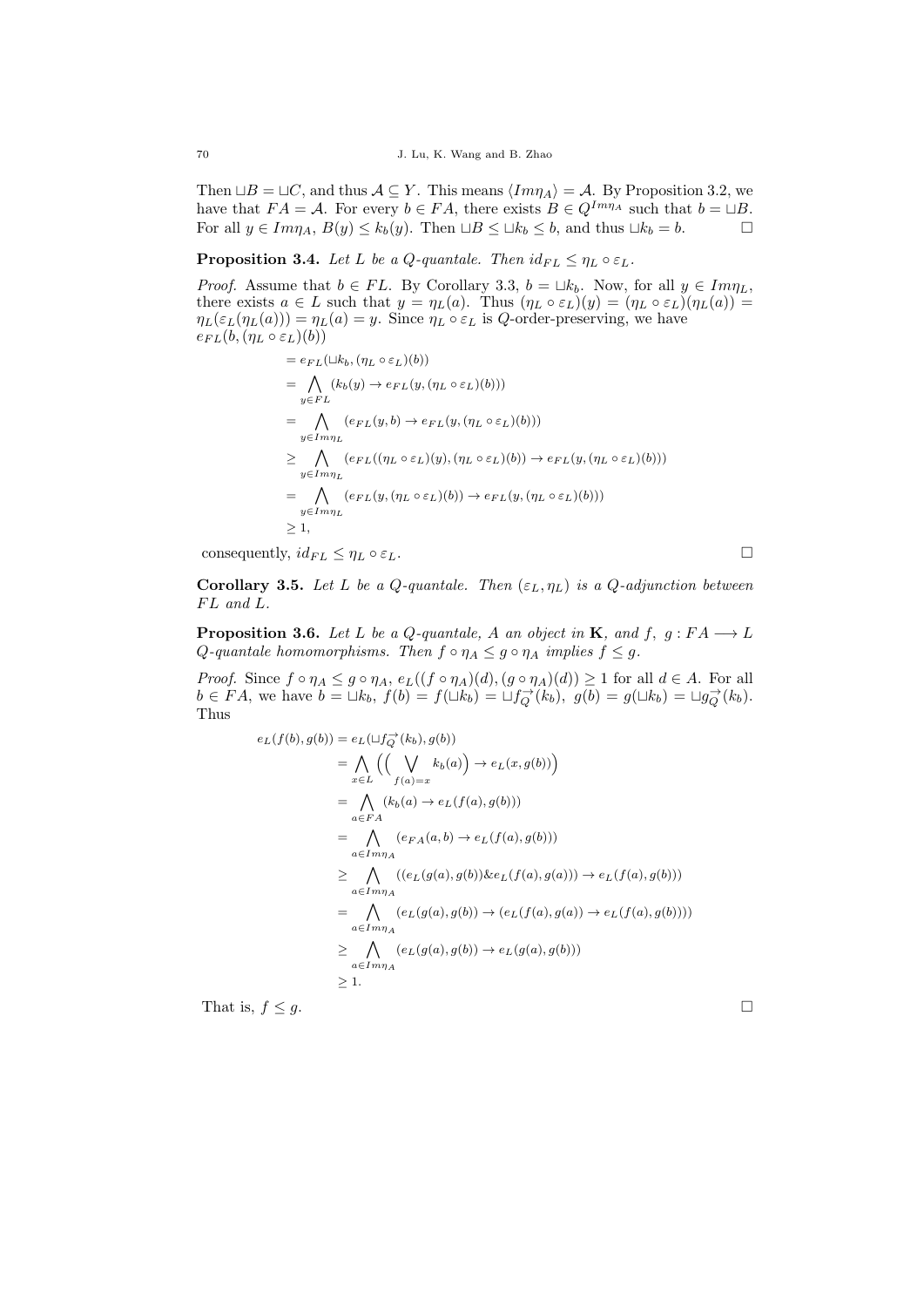**Proposition 3.7.** Let L be a Q-quantale and  $h : L \longrightarrow FL$  be a right inverse of  $\varepsilon_L : FL \longrightarrow L$ . Then  $h \circ \varepsilon_L \leq id_{FL}$ .

*Proof.* For all  $x \in L$ , since  $e_{FL}((h \circ \varepsilon_L)(\eta_L(x)), \eta_L(x)) = e_{FL}((h \circ (\varepsilon_L \circ \eta_L))(x), \eta_L(x))$  $= e_{FL}(h(x), \eta_L(x)) = e_{FL}(h(x), (\eta_L \circ (\varepsilon_L \circ h))(x)) = e_{FL}(h(x), (\eta_L \circ \varepsilon_L)(h(x))) \ge$ 1, we have that  $e_{FL}((h \circ \varepsilon_L)(a), a) \geq 1$  for all  $a \in Im\eta_L$ . For all  $b \in FL$ ,  $e_{FL}((h \circ \varepsilon_L)(b), b)$ 

$$
= e_{FL}((h \circ \varepsilon_L)(\Box k_b), b)
$$
  
\n
$$
= e_{FL}(\Box(h \circ \varepsilon_L) \overrightarrow{Q}(k_b), b)
$$
  
\n
$$
= \bigwedge_{y \in FL} ((h \circ \varepsilon_L) \overrightarrow{Q}(k_b)(y) \rightarrow e_{FL}(y, b))
$$
  
\n
$$
= \bigwedge_{y \in FL} ((\bigvee_{(h \circ \varepsilon_L)(a) = y} k_b(a)) \rightarrow e_{FL}(y, b))
$$
  
\n
$$
= \bigwedge_{a \in Im\eta_A} (e_{FL}(a, b) \rightarrow e_{FL}((h \circ \varepsilon_L)(a), b))
$$
  
\n
$$
\geq \bigwedge_{a \in Im\eta_A} ((e_{FL}(a, b) \& e_{FL}((h \circ \varepsilon_L)(a), a)) \rightarrow e_{FL}((h \circ \varepsilon_L)(a), b))
$$
  
\n
$$
= \bigwedge_{a \in Im\eta_A} (e_{FL}(a, b) \rightarrow (e_{FL}((h \circ \varepsilon_L)(a), a) \rightarrow e_{FL}((h \circ \varepsilon_L)(a), b)))
$$
  
\n
$$
\geq \bigwedge_{a \in Im\eta_A} (e_{FL}(a, b) \rightarrow e_{FL}(a, b))
$$
  
\n
$$
\geq 1.
$$

Thus  $h \circ \varepsilon_L \leq id_{FL}$ .

**Proposition 3.8.** Let A, B be objects in **K** and  $g : A \longrightarrow B$  be a **K**-morphism. Suppose L, P are Q-quantales and  $f: L \longrightarrow P$  is a Q-quantale homomorphism. Then the following statements hold:

(1)  $F q \circ \eta_A = \eta_B \circ q;$ (2)  $f \circ \varepsilon_L = \varepsilon_P \circ F f$ ;

(3) If  $\phi, \varphi : A \longrightarrow B$  are **K**-morphisms and  $\phi \leq \varphi$ , then  $F\phi \leq F\varphi$ ;

(4)  $(F\eta_A, \varepsilon_{FA})$  is a Q-adjunction between FA and FFA.

Proof. (1) The statement is straightforward since  $K$  contains the category  $Q$ -Quant reflectively.

(2) Since  $\eta_P \circ f = Ff \circ \eta_L$ ,  $\varepsilon_P \circ \eta_P \circ f = \varepsilon_P \circ Ff \circ \eta_L$ ,  $f = \varepsilon_P \circ Ff \circ \eta_L$ ,  $f \circ \varepsilon_L \circ \eta_L = \varepsilon_P \circ F f \circ \eta_L$ , therefore  $f \circ \varepsilon_L = \varepsilon_P \circ F f$  by the universal property of  $\eta_L$ .

(3) Let  $\phi \leq \varphi$ . For  $a \in A$ . By (1), we have that  $e_{FB}((F\phi \circ \eta_A)(a), (\eta_B \circ \phi)(a)) \geq 1$ , and  $e_{FB}((\eta_B \circ \varphi)(a), (F\varphi \circ \eta_A)(a)) \geq 1$ . Thus, by transitivity of  $e_{FB}$  and the fact that  $\eta_B(\phi(a)) \leq \eta_B(\varphi(a)), e_{FB}(F\phi(\eta_A(a)), F\varphi(\eta_A(a))) \geq 1$ . By Proposition 3.6, we have that  $F\phi \leq F\varphi$ .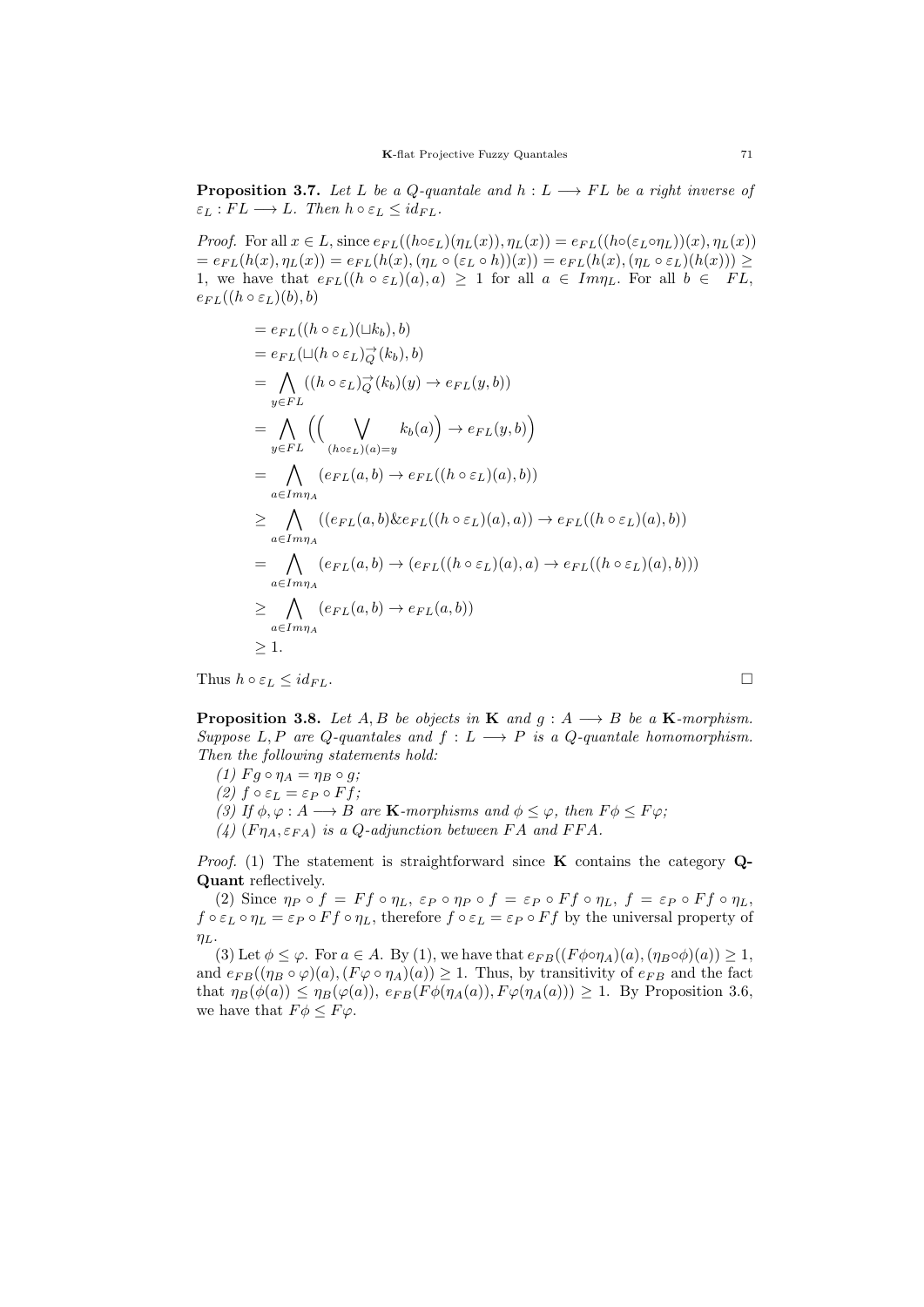(4) Since  $id_{FA} \circ \eta_A = \varepsilon_{FA} \circ \eta_{FA} \circ \eta_A = \varepsilon_{FA} \circ F \eta_A \circ \eta_A$ , we have that  $id_{FA} =$  $\varepsilon_{FA} \circ F \eta_A$ . By Proposition 3.7, we have that  $(F \eta_A, \varepsilon_{FA})$  is a Q-adjunction between  $FA$  and  $FFA$ .

# 4. K-flat Projective Q-quantales

**Definition 4.1.** A  $Q$ -quantale  $L$  is said to be projective if for any  $Q$ -quantale homomorphism  $f: L \longrightarrow M$  and an epimorphism  $g: N \longrightarrow M$  in **Q-Quant**, there exists a Q-quantale homomorphism  $h: L \longrightarrow N$  such that  $f = g \circ h$ .

**Definition 4.2.** A Q-quantale  $L$  is called **K**-flat projective if  $L$  is projective in **Q-Quant** relative to the onto Q-quantale homomorphism  $h : N \longrightarrow M$  for which the right adjoint  $h_* : M \longrightarrow N$  belongs to **K**.

**Remark 4.3.** A Q-quantale L is a K-flat projective Q-quantale if L is a projective Q-quantale.

**Definition 4.4.** Let L be a Q-quantale and  $a \in L$ . Define a map  $\Downarrow a : L \longrightarrow Q$  as follows:

$$
\forall x \in L, \psi \ a(x) = \bigwedge_{b \in FL} (e_L(a, \varepsilon_L(b)) \to e_{FL}(\eta_L(x), b)).
$$

We call  $\Downarrow$  :  $L \times L \longrightarrow Q$  a Q-binary relation on the Q-quantale L.

**Lemma 4.5.** Let L, P be Q-quantales. Then for all  $a, x, y, u, v \in L$ ,

 $(1) \Downarrow a \leq \downarrow a;$ 

 $(2)$   $e_L(x, y)$ &  $\downarrow u(y)$ & $e_L(u, v) \leq \downarrow v(x)$ .

*Proof.* (1) For all  $m \in L$ , we have that

$$
\psi a(m) = \bigwedge_{b \in FL} (e_L(a, \varepsilon_L(b)) \to e_{FL}(\eta_L(m), b))
$$
  
\n
$$
\leq e_L(a, \varepsilon_L(\eta_L(a))) \to e_{FL}(\eta_L(m), \eta_L(a))
$$
  
\n
$$
= e_L(a, a) \to e_{FL}(\eta_L(m), \eta_L(a))
$$
  
\n
$$
\leq e_L(\varepsilon_L(\eta_L(m)), \varepsilon_L(\eta_L(a)))
$$
  
\n
$$
= \psi a(m).
$$

Thus  $\Downarrow$  a  $\leq \downarrow$  a.

(2) For all  $b \in FL$ , we have that  $e_L(x, y) \& e_L(u, v) \& (e_L(u, \varepsilon_L(b)) \rightarrow e_{FL}(\eta_L(y), b))$  $\&e_L(v,\varepsilon_L(b))\leq e_L(x,y)\&e_{FL}(\eta_L(y),b)\leq e_{FL}(\eta_L(x),\eta_L(y))\&e_{FL}(\eta_L(y),b)\leq e_{FL}(b)$  $\eta_L(x), b$ ). Then  $e_L(x, y)$ & $e_L(u, v)$ & $(e_L(u, \varepsilon_L(b)) \to e_{FL}(\eta_L(y), b)) \leq e_L(v, \varepsilon_L(b)) \to$  $e_{FL}(\eta_L(x), b)$ . So we can conclude that  $e_L(x, y) \& e_L(u, v) \& \bigwedge_{b \in FL} (e_L(u, \varepsilon_L(b)) \rightarrow$ 

$$
e_{FL}(\eta_L(y), b)) \leq \bigwedge_{b \in FL} (e_L(v, \varepsilon_L(b)) \to e_{FL}(\eta_L(x), b)) = \Downarrow v(x).
$$

**Theorem 4.6.** Let L be a Q-quantale. Then the following statements are equivalent:

(1) L is  $\mathbf{K}$ -flat projective;

(2)  $\varepsilon_L$  has a right inverse;

(3) There exists an object A in  $\bf{K}$  such that L is a retraction of FA;

(4)  $a = \Box \Downarrow a$  and  $\Downarrow a(x) \& \Downarrow b(y) \leq \Downarrow (a \otimes_L b)(x \otimes_L y)$  for all  $a, b, x, y \in L$ .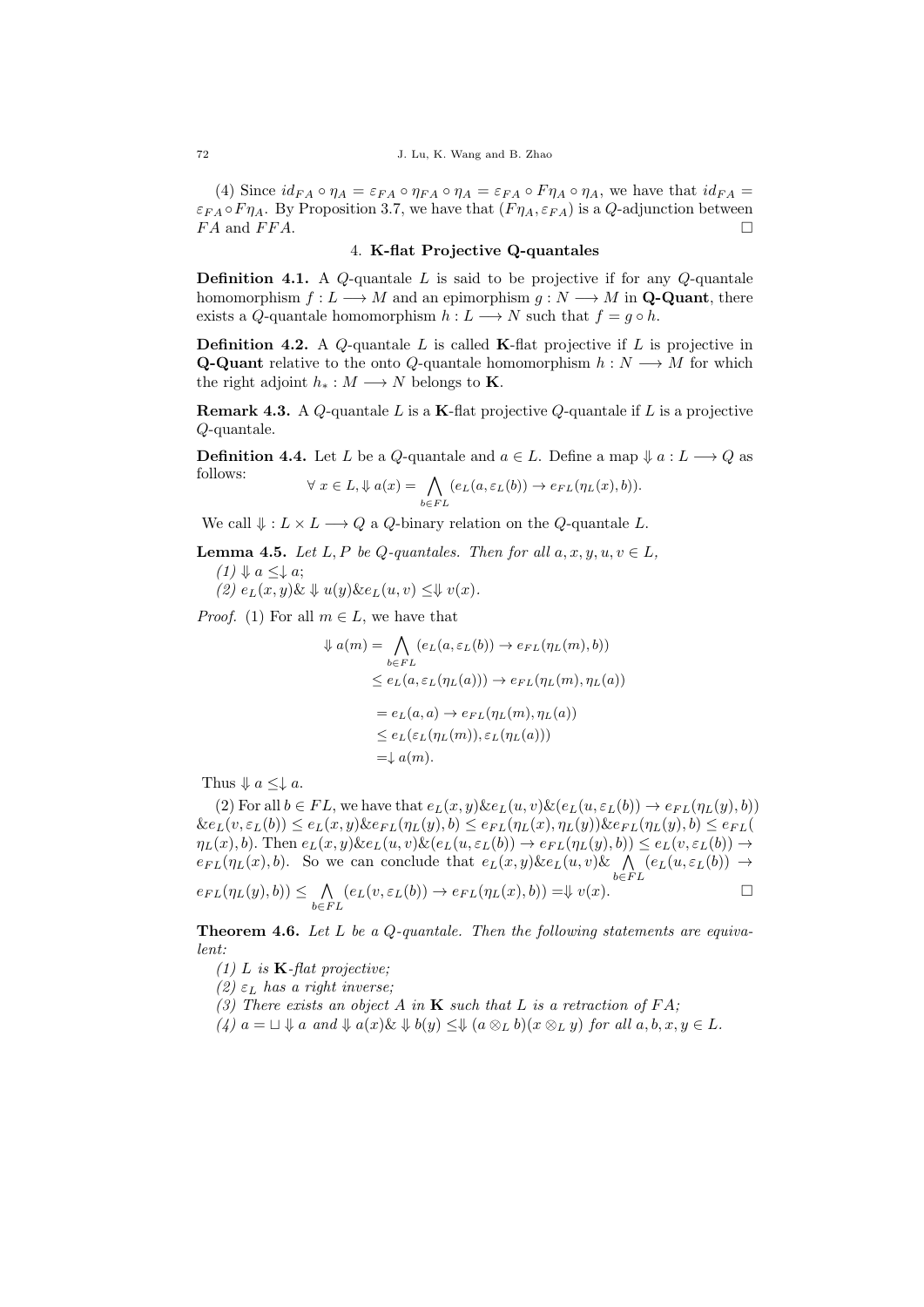*Proof.* (1)⇒(2) Since  $\varepsilon_L \circ \eta_L = id_L$ , we have that  $\varepsilon_L$  is an onto Q-quantale homomorphism. By Corollary 3.5, we have that  $\varepsilon_L$  has a right adjoint  $\eta_L$ , which belongs to  $K$ . Since  $L$  is  $K$ -flat projective, there exists a  $Q$ -quantale homomorphism  $h: L \longrightarrow FL$  such that  $\varepsilon_L \circ h = id_L$ .

 $(2) \Rightarrow (3)$  Let  $A = L$ . Then A is an object in **K**. By (2), we have that L is a retract of FL.

(3)⇒(1) By (3), there exist two Q-quantale homomorphisms  $n : FA \longrightarrow L$ ,  $j: L \longrightarrow FA$  such that  $n \circ j = id_L$ . Firstly, let P, T be Q-quantales and the onto Q–quantale homomorphism  $h : P \longrightarrow T$  for which the right adjoint  $h_*$ :  $T \longrightarrow P$  belongs to **K**,  $f : FA \longrightarrow T$  be a *Q*-quantale homomorphism. Then  $h_* \circ f \circ \eta_A$  belongs to **K**, there exists a unique *Q*-quantale homomorphism g such that  $h_* \circ f \circ \eta_A = g \circ \eta_A$ ,  $h \circ h_* \circ f \circ \eta_A = h \circ g \circ \eta_A$ . By the universal of  $\eta_A$ , we have  $f = h \circ g$ . Thus FA is K-flat projective. Moreover, let  $m : L \longrightarrow T$  be a Q-quantale homomorphism, then  $m \circ n : FA \longrightarrow T$  is a Q-quantale homomorphism, so there exists a Q-quantale homomorphism  $p : FA \longrightarrow P$  such that  $h \circ p = m \circ n$ ,  $(h \circ p) \circ j = (m \circ n) \circ j$ ,  $h \circ (p \circ j) = m \circ (n \circ j) = m \circ id_L = m$ . Thus L is **K**-flat projective.

 $(2) \Rightarrow (4)$  Let h be a right inverse of  $\varepsilon_L$ . For all  $a, x \in L$ , we have

$$
a(x) = \bigwedge_{b \in FL} (e_L(a, \varepsilon_L(b)) \to e_{FL}(\eta_L(x), b))
$$
  
\n
$$
\leq e_L(a, \varepsilon_L(h(a))) \to e_{FL}(\eta_L(x), h(a))
$$
  
\n
$$
= e_L(a, a) \to e_{FL}(\eta_L(x), h(a))
$$
  
\n
$$
\leq 1 \to e_{FL}(\eta_L(x), h(a))
$$
  
\n
$$
\leq e_{FL}(\eta_L(x), h(a)).
$$

For all  $b \in FL$ , by Proposition 3.7, we can conclude that

 $\Downarrow$ 

$$
e_{FL}(\eta_L(x), h(a))\&e_L(a, \varepsilon_L(b)) \le e_{FL}(\eta_L(x), h(a))\&e_{FL}(h(a), h(\varepsilon_L(b)))
$$
  

$$
\le e_{FL}(\eta_L(x), h(\varepsilon_L(b)))\&e_{FL}(h(\varepsilon_L(b)), b)
$$
  

$$
\le e_{FL}(\eta_L(x), b).
$$

Then  $e_{FL}(\eta_L(x), h(a)) \leq \bigwedge$  $\bigwedge_{b \in FL} (e_L(a, \varepsilon_L(b)) \to e_{FL}(\eta_L(x), b)) = \Downarrow a(x)$ , and thus  $\downarrow a(x) = e_{FL}(\eta_L(x), h(a))$ . Since  $h(a) = \sqcup k_{h(a)}$  and  $\varepsilon_L \circ h = id_L$ , we have that  $a = (\varepsilon_L \circ h)(a) = \varepsilon_L(\sqcup k_{h(a)}) = \sqcup (\varepsilon_L)_{Q}^{\to}(k_{h(a)})$ . For all  $y \in L$ ,

$$
e_L(a, y) = \bigwedge_{d \in L} ((\varepsilon_L)_{Q}^{-1}(k_{h(a)})(d) \to e_L(d, y))
$$
  
\n
$$
= \bigwedge_{d \in L} \bigwedge_{\varepsilon_L(p) = d} (k_{h(a)}(p) \to e_L(d, y))
$$
  
\n
$$
= \bigwedge_{p \in FL} (k_{h(a)}(p) \to e_L(\varepsilon_L(p), y))
$$
  
\n
$$
= \bigwedge_{p \in Lmp_L} (e_{FL}(p, h(a)) \to e_L(\varepsilon_L(p), y))
$$
  
\n
$$
= \bigwedge_{d \in L} (e_{FL}(\eta_L(d), h(a)) \to e_L(d, y))
$$
  
\n
$$
= \bigwedge_{d \in L} (\Psi(a(d) \to e_L(d, y)).
$$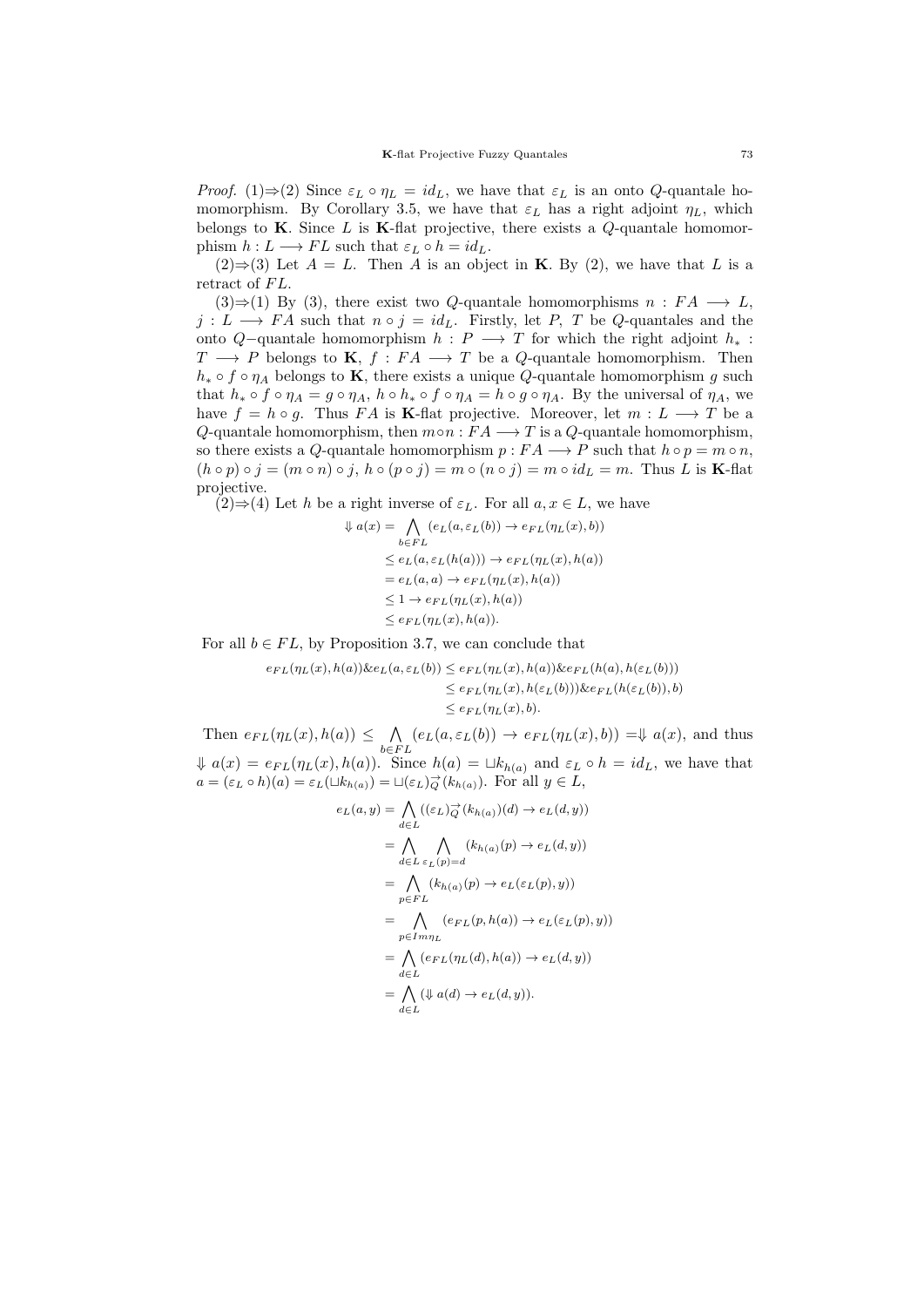This means that  $a = \Box \Downarrow a$ .

$$
\psi a(x)\& \psi b(y) = e_{FL}(\eta_L(x), h(a))\& e_{FL}(\eta_L(y), h(b))
$$
  
\n
$$
\leq e_{FL}(\eta_L(x) \otimes_{FL} \eta_L(y), h(a) \otimes_{FL} h(b))
$$
  
\n
$$
= e(\eta_L(x \otimes_L y), h(a \otimes_L b))
$$
  
\n
$$
= \psi (a \otimes_L b)(x \otimes_L y).
$$

(4)⇒(2) Define a map  $h_L : L \longrightarrow FL$  as follows:

$$
\forall a \in L, h_L(a) = \sqcup A_a,
$$

where  $A_a: FL \longrightarrow Q$  is defined by

$$
\forall b \in FL, A_a(b) = \bigvee_{x \in L} (\Downarrow a(x) \& e_{FL}(b, \eta_L(x))).
$$

We shall prove that  $h_L$  is a right inverse of  $\varepsilon_L$ . Firstly, for all  $a \in L$ , we have that  $(\varepsilon_L \circ h_L)(a) = \varepsilon_L(\Box A_a) = \Box(\varepsilon_L)_{Q}^{\rightarrow}(A_a)$ . For all  $t \in L$ , we have

$$
\begin{aligned}\n\bigwedge_{x \in L} ((\varepsilon_L)_{Q}^{\to}(A_a)(x) \to e_L(x,t)) &= \bigwedge_{x \in L} \bigwedge_{\varepsilon_L(b)=x} (A_a(b) \to e_L(x,t)) \\
&= \bigwedge_{b \in FL} (A_a(b) \to e_L(\varepsilon_L(b),t)) \\
&= \bigwedge_{b \in FL} \bigwedge_{z \in L} ((\psi a(z) \& e_{FL}(b, \eta_L(z))) \to e_L(\varepsilon_L(b),t) \\
&= \bigwedge_{b \in FL} \bigwedge_{z \in L} (\psi a(z) \to (e_{FL}(b, \eta_L(z)) \to e_L(\varepsilon_L(b),t))) \\
&= \bigwedge_{z \in L} (\psi a(z) \to e_L(z,t)) \\
&= e_L(\sqcup \Downarrow a, t) \\
&= e_L(a,t).\n\end{aligned}
$$

This means that  $(\varepsilon_L \circ h_L)(a) = \Box(\varepsilon_L) \to^{\to} (A_a) = a$ . So  $\varepsilon_L \circ h_L = id_L$ . Moreover, for all  $b \in FL$ ,  $(h_L \circ \varepsilon_L)(b) = \sqcup A_{\varepsilon_L(b)}$ ,

$$
e_{FL}((h_L \circ \varepsilon_L)(b), b) = e_{FL}(\sqcup A_{\varepsilon_L(b)}, b)
$$
  
= 
$$
\bigwedge_{c \in FL} (A_{\varepsilon_L(b)}(c) \to e_{FL}(c, b))
$$
  
= 
$$
\bigwedge_{c \in FL} \left( \left( \bigvee_{z \in L} \Downarrow \varepsilon_L(b)(z) \& e_{FL}(c, \eta_L(z)) \right) \to e_{FL}(c, b) \right)
$$
  

$$
\geq \bigwedge_{c \in FL} \bigwedge_{z \in L} (e_{FL}(c, b) \to e_{FL}(c, b))
$$
  

$$
\geq 1.
$$

Then  $h_L \circ \varepsilon_L \leq id_{FL}$ , so  $(h_L, \varepsilon_L)$  is a Q-adjunction between L and FL, hence  $h_L$ preserves joins. Since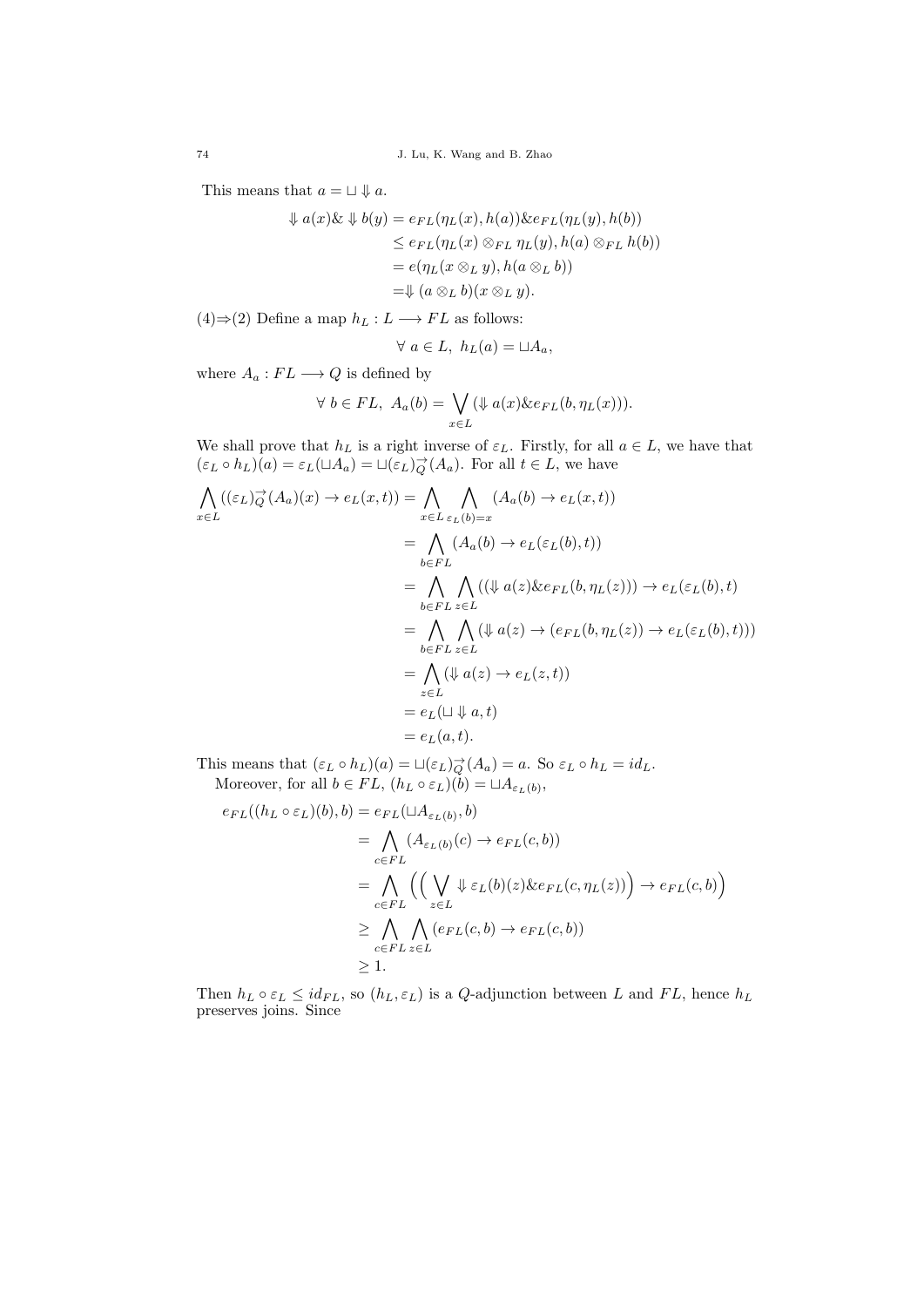$$
e_{FL}(h_L(a) \otimes_{FL} h_L(b), h_L(a \otimes_L b)) = e_{FL}(\sqcup A_a \otimes_{FL} \sqcup A_b, \sqcup A_{a \otimes_L b})
$$
  
\n
$$
= e_{FL}(\sqcup (\sqcup A_a \otimes_{FL})_{\overrightarrow{Q}}(A_b), \sqcup A_{a \otimes_L b})
$$
  
\n
$$
= \bigwedge_{c \in FL} \left( \bigvee_{\sqcup A_a \otimes_{FL} d = c} A_b(d) \right) \rightarrow e_{FL}(c, \sqcup A_{a \otimes_L b})
$$
  
\n
$$
= \bigwedge_{d \in FL} (A_b(d) \rightarrow e_{FL}(\sqcup A_a \otimes_{FL} d, \sqcup A_{a \otimes_L b}))
$$
  
\n
$$
= \bigwedge_{d \in FL} A_c(A_b(d) \& (\neg \otimes_{FL} d)_{\overrightarrow{Q}}(A_a)(z) \rightarrow e_{FL}(z, \sqcup A_{a \otimes_L b}))
$$
  
\n
$$
= \bigwedge_{d \in FL} A_c(A_b(d) \& (\neg \otimes_{FL} d)_{\overrightarrow{Q}}(A_a)(z) \rightarrow e_{FL}(z, \sqcup A_{a \otimes_L b}))
$$
  
\n
$$
= \bigwedge_{d \in FL} A_c(A_b(d) \& A_a(l) \rightarrow e_{FL}(l \otimes_{FL} d, \sqcup A_{a \otimes_L b}))
$$
  
\n
$$
\geq 1,
$$

we have that  $h_L(a) \otimes_{FL} h_L(b) \leq h_L(a \otimes_L b)$ . Moreover, one can conclude that  $h_L(a \otimes_L b) = h_L((\varepsilon_L \circ h_L)(a) \otimes_{FL} (\varepsilon_L \circ h_L)(b))$  $=(h_L \circ \varepsilon_L)(h_L(a) \otimes_{FL} h_L(b))$  $\leq h_L(a) \otimes_{FL} h_L(b).$ 

Then  $h_L(a \otimes_L b) = h_L(a) \otimes_{FL} h_L(b)$ , and thus  $h_L$  is a right inverse of  $\varepsilon_L$ .  $\Box$ 

The comonad determined by  $F$  (viewed as an endofunctor of  $Q$ -Quant) is  $(F, \varepsilon, F\eta)$ , and its coalgebras are pairs  $(L, g_L)$ , where the structure map  $g_L : L \longrightarrow$  $FL$  satisfies the conditions as follows:

$$
(U) \quad \varepsilon_L \circ g_L = id_L; \ (A) \quad (Fg_L) \circ g_L = (F\eta_L) \circ g_L.
$$

**Proposition 4.7.** Let L be a Q-quantale. Then L is  $\mathbf{K}$ -flat projective iff it has a coalgebra structure for the  $(F, \varepsilon, F\eta)$ .

*Proof.* We only have to show necessity. For all  $b \in FL$ ,

$$
e_{FFL}(F\eta_L(b), \eta_{FL}(b)) = e_{FFL}(F\eta_L(\sqcup k_b), \eta_{FL}(b))
$$
  
\n
$$
= e_{FFL}(\sqcup(F\eta_L)\overrightarrow{Q}(k_b), \eta_{FL}(b))
$$
  
\n
$$
= \bigwedge_{c \in FFL} ((F\eta_L)\overrightarrow{Q}(k_b)(c) \rightarrow e_{FFL}(c, \eta_{FL}(b)))
$$
  
\n
$$
= \bigwedge_{c \in FFL} \bigwedge_{F\eta_L(y)=c} (k_b(y) \rightarrow e_{FFL}(c, \eta_{FL}(b)))
$$
  
\n
$$
= \bigwedge_{y \in FL} (k_b(y) \rightarrow e_{FFL}(F\eta_L(y), \eta_{FL}(b)))
$$
  
\n
$$
= \bigwedge_{y \in Im\eta_L} (e_{FL}(y, b) \rightarrow e_{FFL}(F\eta_L(y), \eta_{FL}(b)))
$$
  
\n
$$
= \bigwedge_{a \in L} (e_{FL}(\eta_L(a), b) \rightarrow e_{FFL}(F\eta_L(\eta_L(a)), \eta_{FL}(b)))
$$
  
\n
$$
= \bigwedge_{a \in L} (e_{FL}(\eta_L(a), b) \rightarrow e_{FFL}(\eta_{FL}(\eta_L(a)), \eta_{FL}(b)))
$$
  
\n
$$
\geq 1.
$$

Then  $e_{FFL}(F\eta_L(b), \eta_{FL}(b)) \geq 1$ . By Theorem 4.6, there exists a Q-quantale homomorphism  $h_L : L \longrightarrow FL$  such that  $\varepsilon_L \circ h_L = id_L$ . Next, we shall prove that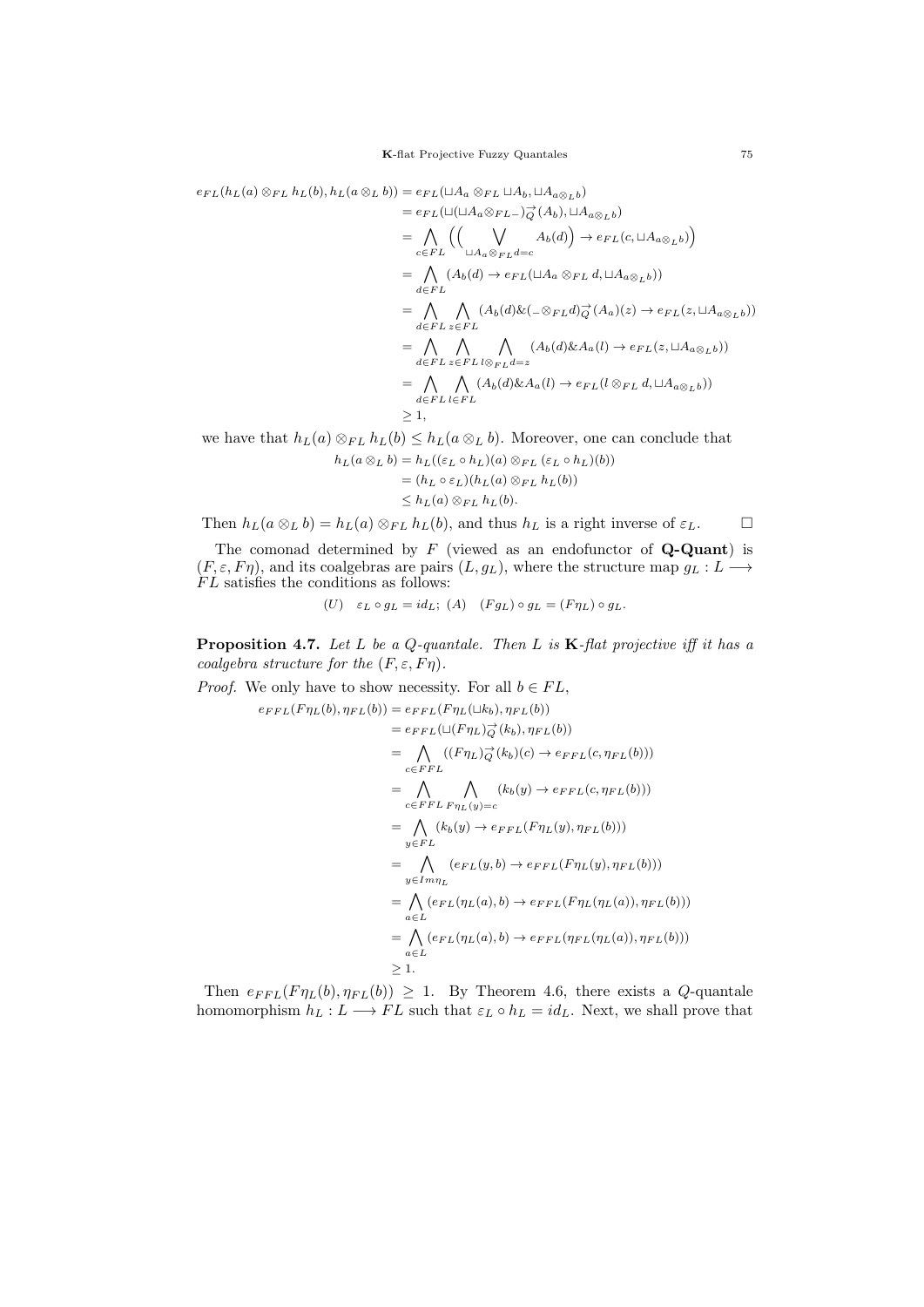$F h_L \circ h_L = F \eta_L \circ h_L$ . For all  $b \in FL$ ,  $e_{FL}(b, (\eta_L \circ \varepsilon_L)(b)) \geq 1$ . Then for all  $a \in L$ ,  $e_{FL}(h_L(a), \eta_L(a)) = e_{FL}(h_L(a), (\eta_L \circ \varepsilon_L)(h_L(a))) \geq 1$ , By Proposition 3.8(3), we have that  $e_{FFL}(F h_L(h_L(a)), F \eta_L(h_L(a))) \geq 1$ . Moreover, since  $a = \Box \Downarrow a$ , we have that  $e_{FFL}(F\eta_L(h_L(a)), Fh_L(h_L(a)))$ 

$$
= e_{FFL}(F\eta_L(\sqcup(h_L)_{Q}^{-1}(\Downarrow a)), Fh_L(h_L(a)))
$$
  
\n
$$
= e_{FFL}(\sqcup(F\eta_L \circ h_L)_{Q}^{-1}(\Downarrow a), Fh_L(h_L(a)))
$$
  
\n
$$
= \bigwedge_{y \in FFL} ((F\eta_L \circ h_L)_{Q}^{-1}(\Downarrow a)(y) \to e_{FFL}(y, Fh_L(h_L(a))))
$$
  
\n
$$
= \bigwedge_{y \in FFL} \bigwedge_{\{x\in L} (\Downarrow a(x)) \to e_{FFL}(y, Fh_L(h_L(a))))
$$
  
\n
$$
\geq \bigwedge_{x \in L} (e_{FL}(\eta_L(x), h_L(a)) \to e_{FFL}(F\eta_L(h_L(x)), Fh_L(h_L(a))))
$$
  
\n
$$
\geq \bigwedge_{x \in L} (e_{FL}(\eta_L(x), h_L(a)) \to e_{FFL}(\eta_{FL}(h_L(x)), Fh_L(h_L(a))))
$$
  
\n
$$
= \bigwedge_{x \in L} (e_{FL}(\eta_L(x), h_L(a)) \to e_{FFL}(Fh_L(h_L(x)), Fh_L(h_L(a))))
$$
  
\n
$$
\geq 1.
$$

Therefore  $F h_L \circ h_L = F \eta_L \circ h_L$ .

# 5. Examples

Example 5.1. It is proved in [19] that Q-Quant is a reflective subcategory of Q-OSgr. When K=Q-OSgr, we can prove that a Q-OSgr-flat projective fuzzy quantale  $L$  is exactly the fuzzy weakly  $\otimes$ -stable completely distributive lattice (see  $[12]$ ).

**Definition 5.2.** A fuzzy dcpo  $(A, e_A)$  with an associative binary operator ⊗ is called a pre-Q-quantale if for all  $a \in A$ ,  $a \otimes \_ : A \longrightarrow A$  and  $\_ \otimes a : A \longrightarrow A$ preserve joins of every Q-directed subset of A.

**Remark 5.3.** Clearly, for  $Q = 2$ , a pre-Q-quantale is just a pre-quantale [15].

A map  $f: (X, \otimes_X, e_X) \longrightarrow (Y, \otimes_Y, e_Y)$  between two pre-Q-quantales is called a pre-Q-quantale homomorphism if  $f(a \otimes_X b) = f(a) \otimes_Y f(b)$  and  $f(\sqcup S) = \sqcup f_Q^{\rightarrow}(S)$ for all  $a, b \in X$ ,  $S \in \mathcal{D}(X)$ . Let **PQ-Quant** denote the category of pre-*Q*-quantales with pre-Q-quantale homomorphisms. Clearly, **PQ-Quant** is a subcategory of  $\mathbf{Q}$ -OSgr.

**Definition 5.4.** Let  $(L, \otimes, e_L)$  be a Q-quantale. A Q-order-preserving map j:  $L \longrightarrow L$  is called a pre-Q-nucleus if it satisfies the following conditions:

(1)  $e_L(x, i(x)) \geq 1$  for all  $x \in L$ ;

 $(2)$   $e_L(a \otimes j(b), j(a \otimes b)) \geq 1$ ,  $e_L(j(a) \otimes b, j(a \otimes b)) \geq 1$  for all  $a, b \in L$ .

**Definition 5.5.** [19] Let  $(L, \otimes, e_L)$  be a Q-quantale. A Q-order-preserving map  $j: L \longrightarrow L$  is called a Q-nucleus if it satisfies the following conditions: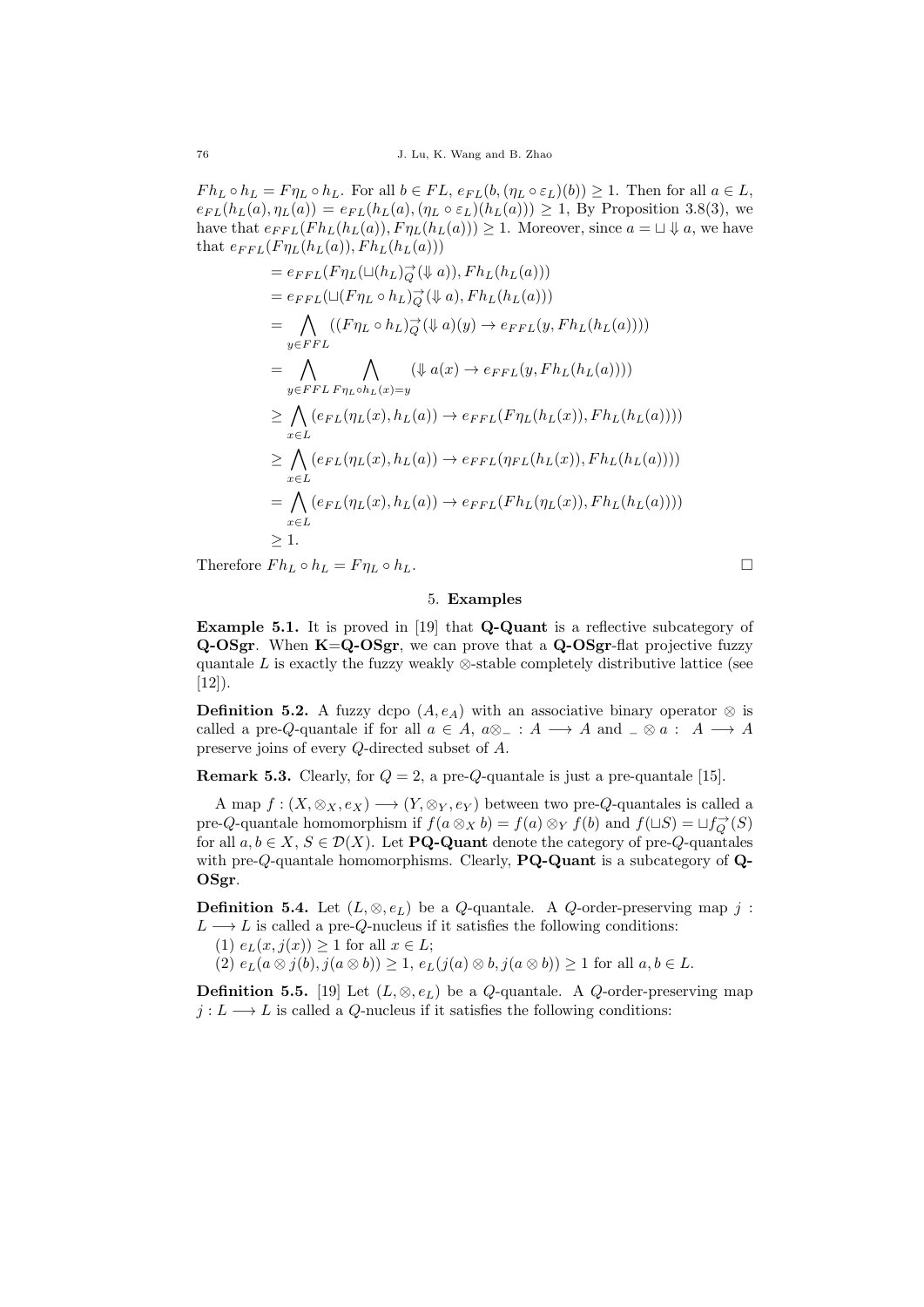(1)  $e_L(x, j(x)) \geq 1$  for all  $x \in L$ ; (1)  $e_L(j(j(x)), j(x)) \ge 1$  for all  $x \in L$ ; (2)  $e_L(j(a) \otimes j(b), j(a \otimes b)) \geq 1$  for all  $a, b \in L$ .

**Definition 5.6.** [19] Let  $(L, \otimes, e_L)$  be a Q-quantale. A subset  $S \subseteq L$  is called a quotient Q-quantale of L if there exists a Q-nucleus j on L such that  $Im j = S$ .

**Lemma 5.7.** [19] Let  $(L, \otimes, e_L)$  be a Q-quantale,  $S \subseteq L$ . Then S is closed under  $Q\text{-}inf$  and for all  $a \in L$ ,  $s \in S$ ,  $a \rightarrow_r s$ ,  $a \rightarrow_l s \in S$  iff S is a quotient  $Q\text{-}quantale$  of L.

**Proposition 5.8.** Let  $(L, \otimes, e_L)$  be a Q-quantale and j be a pre-Q-nucleus. Then the set of fixed points  $Fix(i)$  of j is a quotient Q-quantale of L.

*Proof.* Let  $i : Fix(j) \longrightarrow L$  be the inclusion map. For all  $A \in Q^{Fix(j)}$ , since

$$
e_L(j(\Box i \vec{Q}(A)), \Box i \vec{Q}(A)) = \bigwedge_{a \in L} (i \vec{Q}(A)(a) \rightarrow e_L(j(\Box i \vec{Q}(A)), a))
$$
  
\n
$$
= \bigwedge_{a \in L} \bigwedge_{i(x) = a} (A(x) \rightarrow e_L(j(\Box i \vec{Q}(A)), a))
$$
  
\n
$$
= \bigwedge_{x \in Fix(j)} (A(x) \rightarrow e_L(j(\Box i \vec{Q}(A)), i(x)))
$$
  
\n
$$
\geq \bigwedge_{x \in Fix(j)} (A(x) \rightarrow e_L(\Box i \vec{Q}(A), x))
$$
  
\n
$$
\geq \bigwedge_{x \in Fix(j)} (A(x) \rightarrow i \vec{Q}(A)(x))
$$
  
\n
$$
= \bigwedge_{x \in Fix(j)} (A(x) \rightarrow A(x))
$$
  
\n
$$
\geq 1,
$$

and  $e_L(\Box i_Q^{\rightarrow}(A), j(\Box i_Q^{\rightarrow}(A))) \geq 1$ ,  $j(\Box i_Q^{\rightarrow}(A)) = \Box i_Q^{\rightarrow}(A)$ . Moreover, for all  $a \in L$ ,  $s \in Fix(j)$ , since

$$
e_L(j(a \to_r s), a \to_r s) = e_L(j(a \to_r s), a \to_r j(s))
$$
  
=  $e_L(a \otimes j(a \to_r s), j(s))$   
 $\ge e_L(a \otimes (a \to_r s), s)$   
=  $e_L(a \to_r s, a \to_r s)$   
 $\ge 1$ ,

and  $e_L(a \to r s, j(a \to r s)) \geq 1$ . Therefore,  $a \to r s = j(a \to r s)$ . Similarly, we can prove  $a \rightarrow_l s = j(a \rightarrow_l s)$ . Hence,  $Fix(i)$  is a quotient Q-quantale of L.

Theorem 5.9. Q-Quant is a reflective subcategory of PQ-Quant.

*Proof.* Let  $(A, \cdot, e_A)$  be a pre-Q-quantale and  $\Upsilon(A) = \{U \in D(A) \mid \text{for all } S \in \mathcal{D}(A),\}$  $sub_A(S, U) \leq U(\sqcup S)$ .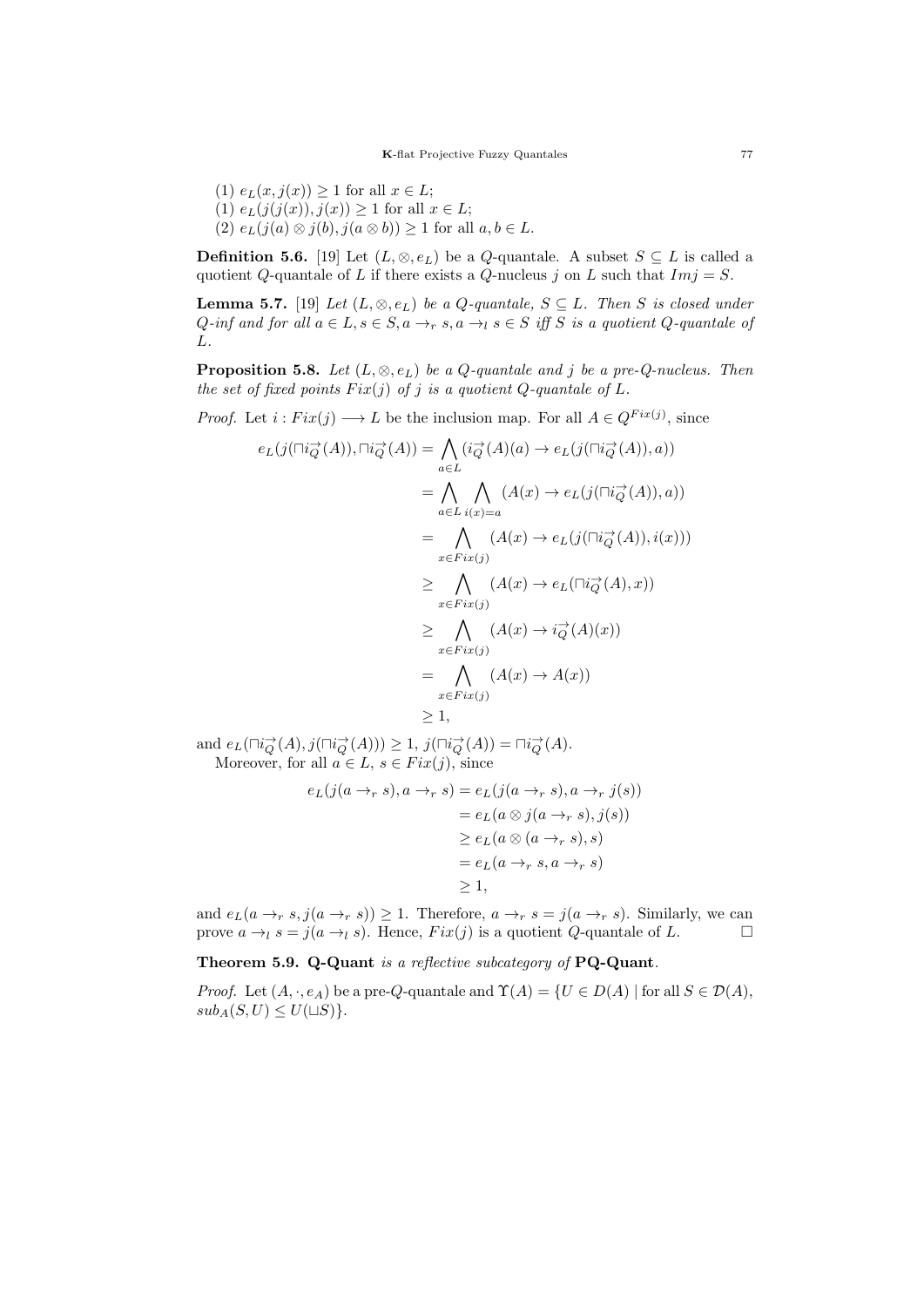78 J. Lu, K. Wang and B. Zhao

(1) We define a map 
$$
j: D(A) \longrightarrow D(A)
$$
 as follows:

$$
\forall U \in D(A), \ j(U) = k_U,
$$

where  $k_U : A \longrightarrow Q$  is defined by

$$
\forall x \in A, k_U(x) = U(x) \vee \Big(\bigvee_{S \in \mathcal{D}(A)} sub_A(S, U) \& e_A(x, \sqcup S) \Big).
$$

Then j is a pre-Q-nucleus and  $\Upsilon(A) = Fix(j)$ . Thus  $\Upsilon(A)$  is a Q-quantale.

(2) Now, we define a map  $\delta_A: A \longrightarrow \Upsilon(A)$  as follows:

$$
\forall a \in A, \ \delta_A(a) = \downarrow a.
$$

We can easily prove that  $\delta_A(x) \otimes_j \delta_A(y) = j(\downarrow (x \cdot y)) = \downarrow (x \cdot y) = \delta_A(x \cdot y)$ . It remains to show that  $\delta_A(\sqcup X) = \sqcup(\delta_A)_{Q}^{\rightarrow}(X)$  for all  $X \in \mathcal{D}(A)$ .

For all  $X \in \mathcal{D}(A), U \in \Upsilon(A)$ . If  $U = \downarrow$  a for some  $a \in A$ , then  $sub_A(\downarrow a, \downarrow)$  $(L(X)) = e_A(a, \Box X)$ . Hence  $X(a) \leq sub_A(\downarrow a, \downarrow (\Box X))$ . Thus  $(\delta_A)_{Q}^{\rightarrow}(X)(U) =$  $\bigvee_{\delta_A(z)=U} X(z) \leq sub_A(U, \downarrow (\sqcup X))$ . For all  $Y \in \Upsilon(A)$ ,  $y \in A$ ,  $Y(\sqcup X)$   $\&e_A(y, \sqcup X) \leq \delta$  $Y(y)$ , so we have  $Y(\sqcup X) \leq e_A(y, \sqcup X) \to Y(y)$ , then  $Y(\sqcup X) \leq \bigwedge$  $\bigwedge_{y\in A} (e_A(y,\sqcup X) \rightarrow$  $Y(y) = sub_A(\downarrow \sqcup X, Y)$ . Since

$$
\bigwedge_{U \in \Upsilon(A)} \left( (\delta_A)_{Q}^{\rightarrow}(X)(U) \rightarrow sub_A(U,Y) \right) = \bigwedge_{U \in \Upsilon(A)} \left( \left( \bigvee_{\delta_A(a) = U} X(a) \right) \rightarrow sub_A(U,Y) \right)
$$
\n
$$
= \bigwedge_{a \in A} (X(a) \rightarrow sub_A(\downarrow a, Y))
$$
\n
$$
= \bigwedge_{a \in A} \left( X(a) \rightarrow \left( \bigwedge_{y \in A} (\downarrow a(y) \rightarrow Y(y)) \right) \right)
$$
\n
$$
= \bigwedge_{a,y \in A} (X(a) \& e_A(y, a) \rightarrow Y(y))
$$
\n
$$
= \bigwedge_{y \in A} \left( \left( \bigvee_{a \in A} X(a) \& e_A(y, a) \right) \rightarrow Y(y) \right)
$$
\n
$$
\leq \bigwedge_{y \in A} (X(y) \rightarrow Y(y))
$$
\n
$$
\leq Y(\sqcup X).
$$

Then  $\bigwedge_{U \in \Upsilon(A)} ((\delta_A)_{Q}^{\rightarrow}(U) \rightarrow sub_A(U,Y)) \leq sub_A(\downarrow \sqcup X,Y)$ , and thus  $\delta_A(\sqcup X) =$ 

 $L(\delta_A)_{Q}^{\rightarrow}(X)$ . Thus  $\delta_A$  is a pre-Q-quantale homomorphism.

(3) Let X be a Q-quantale and  $g : A \longrightarrow X$  be a pre-Q-quantale homomorphism. Define a map  $h: D(A) \longrightarrow X$  as follows:

$$
\forall U \in D(A), \ h(U) = \sqcup g_Q^{\rightarrow}(U).
$$

It is easily proved that h is a Q-quantale homomorphism and  $h \circ j = h$ . Define a map  $f: \Upsilon(A) \longrightarrow X$  as follows:

$$
\forall U \in \Upsilon(A), f(U) = h(U).
$$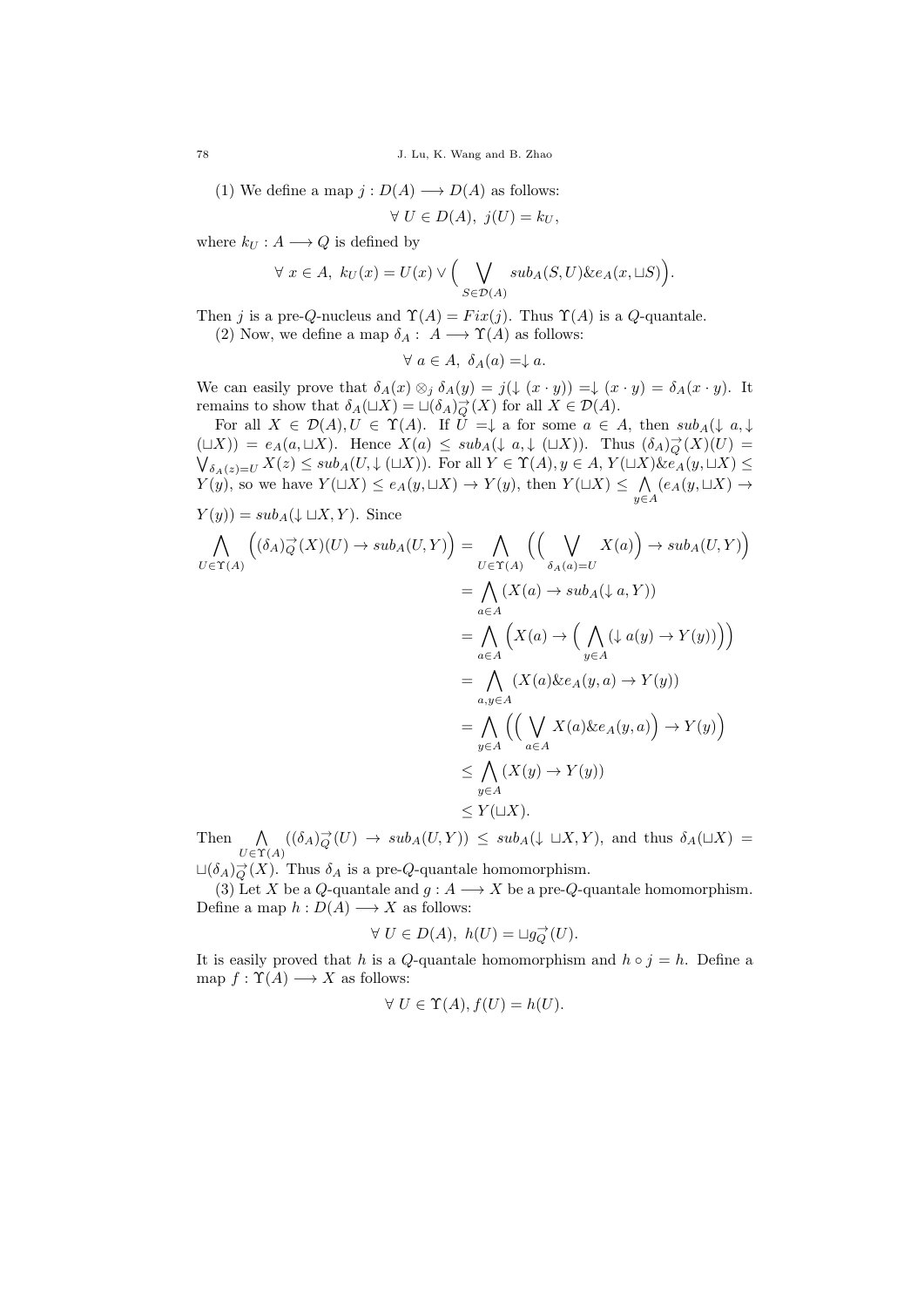For all  $\mathcal{B} \in Q^{\Upsilon(A)}$ , we have that  $f(\Box_{\Upsilon(A)}\mathcal{B}) = h(\Box_{\Upsilon(A)}\mathcal{B}) = h(j(\Box i_Q^{\rightarrow}(\mathcal{B}))) =$  $h(\text{Li}_Q^{\rightarrow}(\mathcal{B})) = \text{Li}_Q^{\rightarrow}(i_Q^{\rightarrow}(\mathcal{B})) = \text{Li}(h \circ i_Q^{\rightarrow}(\mathcal{B})) = \text{Li}_Q^{\rightarrow}(\mathcal{B}) = \text{Li}_Q^{\rightarrow}(\mathcal{B})$ . For all B, C  $\in$  $\Upsilon(A)$ ,  $f(B \otimes_i C) = h(j(B \otimes C)) = h(B \otimes C) = h(B) \otimes h(C) = f(B) \otimes f(C)$ . For all  $x \in A$ ,  $y \in X$ ,

$$
\bigwedge_{a \in A} (g_Q^{\to}(\downarrow x)(a) \to e_X(a, y)) = \bigwedge_{a \in A} \left( \left( \bigvee_{g(z)=a} \downarrow x(z) \right) \to e_X(a, y) \right)
$$

$$
= \bigwedge_{z \in A} (e_A(z, x) \to e_X(g(z), y))
$$

$$
\le e_A(x, x) \to e_X(g(x), y)
$$

$$
= e_X(g(x), y).
$$

Then  $e_X(g(x), y)$   $\&e_A(z, x) \le e_X(g(x), y)$   $\&e_X(g(z), g(x)) \le e_X(g(z), y)$  for all  $z \in$ A. Hence  $e_X(g(x), y) \leq \bigwedge$  $\bigwedge_{z \in A} (e_A(z, x) \to e_X(g(z), y)) = \bigwedge_{a \in A}$  $(g_Q^{\rightarrow}(\downarrow x)(a) \rightarrow e_X(a, y)).$ Thus  $f(\downarrow x) = g(x)$ .

(4) Suppose there exists a Q-quantale homomorphism l such that  $l \circ \delta_A = g$ . For all  $X \in \Upsilon(A)$ , we have  $X = \sqcup(\delta_A)_{Q}^{\rightarrow}(X)$ . Then  $l(X) = l(\sqcup(\delta_A)_{Q}^{\rightarrow}(X))$  $\sqcup l_Q^{\rightarrow}((\delta_A)_{Q}^{\rightarrow})(X)) = \sqcup (l \circ \delta_A)_{Q}^{\rightarrow}(X) = \sqcup g_Q^{\rightarrow}(X) = f(X), l = f.$ 

**Remark 5.10.** Let  $(A, \cdot, e)$  be a pre-Q-quantale. Then  $\Upsilon(A)$  is **PQ-Quant-flat** projective. Moreover, by Theorem 5.9, we know that PQ-Quant is an special case of **K**. In this case, suppose L is a Q-quantale. Then  $\Downarrow a(x) = \bigwedge_{U \in \Upsilon(A)} (e_L(a, \sqcup U) \rightarrow$  $U(x)$  for all  $a, x \in L$ . Thus L is **PQ-Quant**-flat projective iff  $a = \Box \Downarrow a$  and  $\downarrow a(x) \& \downarrow b(y) \leq \downarrow (a \otimes_L b)(x \otimes_L y).$ 

#### 6. Conclusions

In this paper, we obtain some characterizations of the K-flat projective fuzzy quantales. Especially, we prove that a  $Q$ -quantale L is **K**-flat projective iff it has a coalgebra structure for the  $(F, \varepsilon, F\eta)$ . Furthermore, we present two examples for special cases of K. In further work, we can pursue to characterize projective Qquantales. That is, we hope to find a satisfactory sufficient and necessary condition for a Q-quantale to be projective.

Acknowledgements. The authors would like to thank the anonymous referees for their valuable comments and suggestions. This work is supported by the National Natural Science Foundation of China (Grant nos. 11531009, 11301316) and the Fundamental Research Funds for the Central Universities (Grant no. GK201501001).

#### **REFERENCES**

- [1] J. Adámek and H. Herrlich and G. E. Strecker, Abstract and Concrete Categories: The Joy of Cats, John Wiley & Sons, New York, (1990), 1-507.
- [2] B. Banaschewski, Projective frames: a general view, Cahiers Topologie Géom. Différentielle Cat., XLVI (2005), 301-312.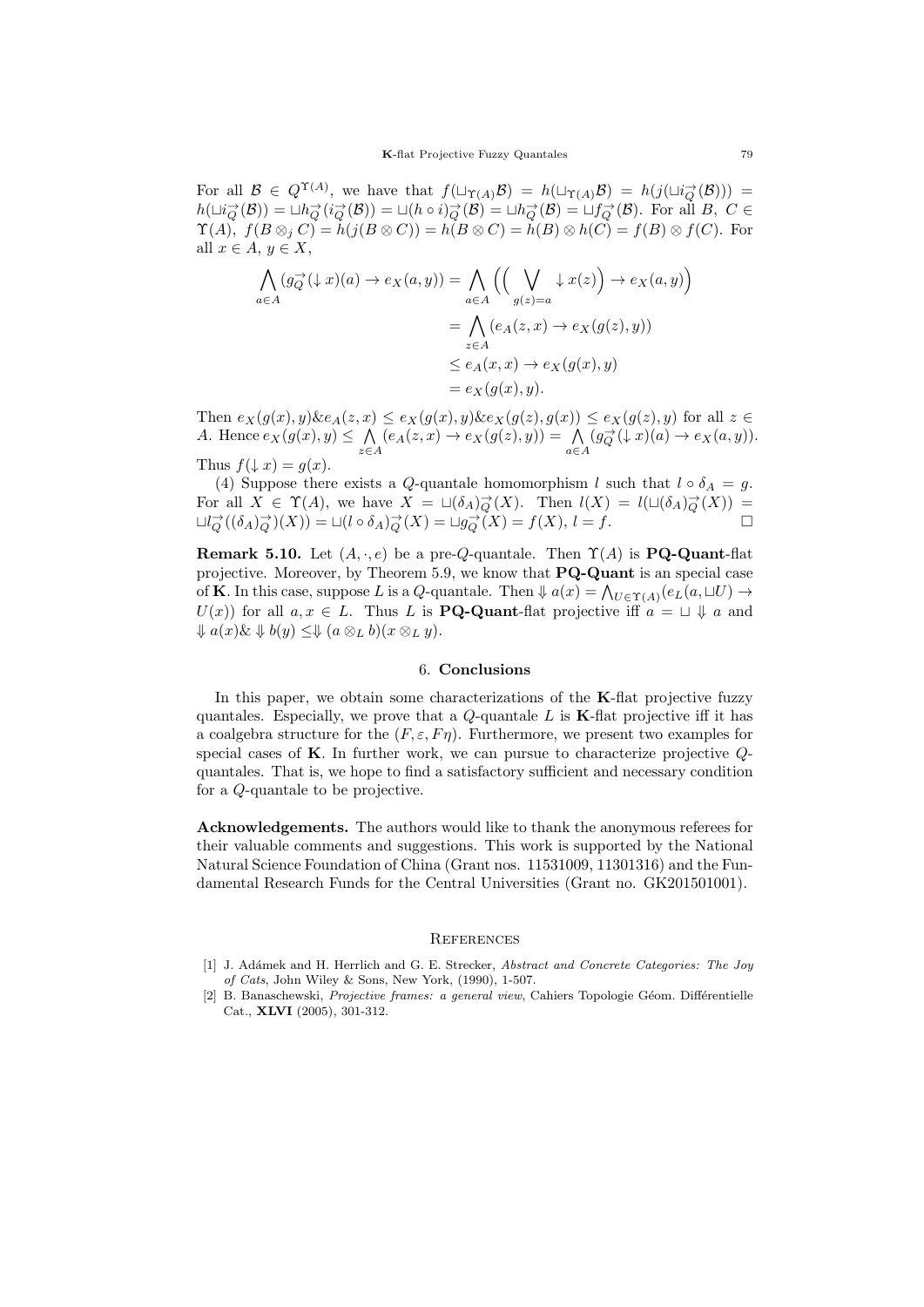#### 80 J. Lu, K. Wang and B. Zhao

- [3] R. Bělohlávek, Fuzzy Relational Systems: Foundations and Principles, Kluwer Academic/Plenum Publishers, New York, 20 (2002), 1-369.
- [4] R. P. Dilworth, Non-commutative residuated lattices, Trans. Amer. Math. Soc., 46 (1939), 426-444.
- [5] L. Fan, A new approach to quantitative domain theory, Electron. Notes Theor. Comput. Sci., 45(1) (2001), 77-87.
- [6] G. Gierz, et al., *Continuous Lattices and Domains*, Encyclopedia of Mathematics and its Applications, vol. 93, Cambridge University Press, Cambridge, 93 (2003), 1-591.
- [7] H. Herrlich and G. E. Strecker, Category Theory, An introduction, Second edition, Sigma Series in Pure Mathematics, vol. 1, Heldermann Verlag, Berlin, 1 (1979), 1-400.
- [8] P. T. Johnstone, Stone Spaces, Cambridge Studies in Advanced Mathematics, Cambridge University Press, Cambridge, 3 (1982), 1-370.
- [9] D. Kruml and J. Paseka, Algebraic and categorical ascepts of quantales, Handb. Algebra, 5 (2008), 323-362.
- [10] H. L. Lai and D. X. Zhang, Complete and directed complete Ω-categories, Theor. Comput. Sci., 388 (2007), 1-25.
- [11] Y. M. Li, M. Zhou and Z. H. Li, Projective and injective objects in the category of quantales, J. Pure Appl. Algebra, 176 (2002), 249-258.
- [12] J. Lu and B. Zhao, *The projective objects in the category of fuzzy quantales*, J. Shandong Univ. (Nat. Sci.), (in Chinese), 50(2) (2015), 47-54 .
- [13] C. J. Mulvey, &, Supplemento ai Rendiconti del Circolo Matematico di Palermo, II(12) (19 86), 99-104.
- [14] C. J. Mulvey and J. W. Pelletier, On the quantisation of points, J. Pure Appl. Algebra, 159 (2001), 231-295.
- [15] J. Paseka, Projective quantale: A general view, Int. J. Theor. Phys., 47(1) (2008), 291-296.
- [16] K. I. Rosenthal, Quantales and their Applications, Pitman Research Notes in Mathematics Series, vol. 234, Longman Scientific & Technical, Essex, 234 (1990), 1-165.
- [17] S. A. Solovyov, A representation theorem for quantale algebras, Contrib. Gen. Algebra, 18 (2008), 189-198.
- [18] K. Y. Wang and B. Zhao, Some properties of the category of fuzzy quantales, J. Shaanxi Norm. Univ. (Nat. Sci. Ed.), (in Chinese), 41(3) (2013), 1-6 .
- [19] K. Y. Wang, Some researches on fuzzy domains and fuzzy quantales, Ph. D. Thesis, College of Mathematics and Information Science, Shaanxi Normal University, Xi'an, (2012), 1-115. [20] M. Ward, *Structure residuation*, Ann. Math., **39** (1938), 558-568.
- [21] R. Wang and B. Zhao, Quantale algebra and its algebraic ideal, Fuzzy Syst. Math., (in Chinese), 24 (2010), 44-49.
- [22] M. Ward and R. P. Dilworth, Residuated lattices, Trans. Amer. Math. Soc., 45 (1939), 335- 354.
- [23] W. Yao and L. X. Lu, Fuzzy Galois connections on fuzzy posets, Math. Log. Quart.,  $55(1)$ (2009), 105-112.
- [24] W. Yao, Quantitative domains via fuzzy sets: Part I: Continuity of fuzzy directed complete posets, Fuzzy Sets Syst., 161(7) (2010), 973-987.
- [25] W. Yao, An approach to fuzzy frames via fuzzy posets, Fuzzy Sets Syst., 166 (2011), 75-89.
- [26] W. Yao, A survey of fuzzifications of frames, the Papert-Papert-Isbell adjunction and sobriety, Fuzzy Sets Syst., 190 (2012), 63-81.
- [27] L. A. Zadeh, Fuzzy sets, Inf. Control, 8(3) (1965), 338-353.
- [28] Q. Y. Zhang and L. Fan, *Continuity in quantitative domains*, Fuzzy Sets Syst., 154(1) (2005), 118-131.

Jing Lu, College of Mathematics and Information Science, Shaanxi Normal University, Xi'an 710119, P.R. China

E-mail address: lujing0926@126.com